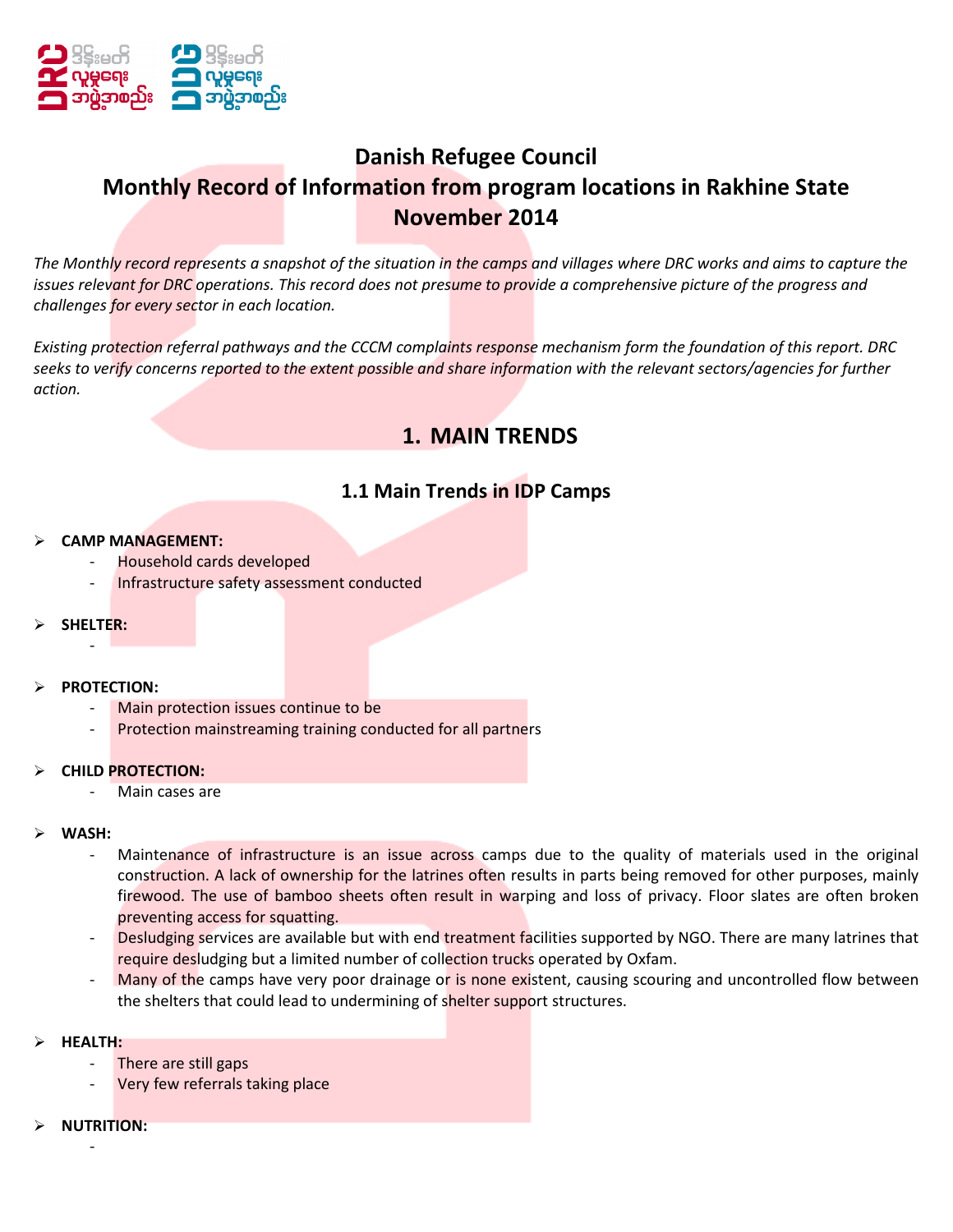

- FOOD:
	- 80% complaints from CRM about food not being
- > NON-FOOD ITEMS:
	- NFI in camps still on hold
	- Part of previously distributed NFIs being sold due to lack of income
- $\triangleright$  EDUCATION:
	- Very challenging to find TLS teachers
- LIVELIHOOD:
	- Lack of activities in camps
- OTHER ISSUES:

-

FOLLOW UP ON FORMER ISSUES:

# In Communities

(only regarding issues raised by residents or flagged by DRC)

- HEALTH:
- EDUCATION:
- NON-FOOD ITEM:
- $\triangleright$  LLH:
- > PROTECTION:

# 2. HIGHLIGHTS PER LOCATION

(for all locations, copy from highlights in complete update without the follow up section)

1. Say Tha Mar Gyi IDP Camp

#### 2. Phwe Yar Gone IDP Camp

Food: Food rations temporarily cut by 20%...

NFI: delivery of NFI by UNHCR still on hold since the beginning of the year etc...

Health: IDP reports the clinic the lack of health services as the main need in PYG. IRC runs a clinic in nearby STMG but PYG IDPs do not feel comfortable using it and they have to wait 8 hours without a guarantee to see a doctor. WASH: During a recent visit, members of the community complained about the use of open concrete drainage as the children often fall in them and injure themselves.

- 3. Ohn Taw Gyi North IDP Camp
- 4. Ohn Taw Gyi West IDP Camp
- 5. Baw Du Pha IDP Camp
- 6. Dar Paing IDP Camp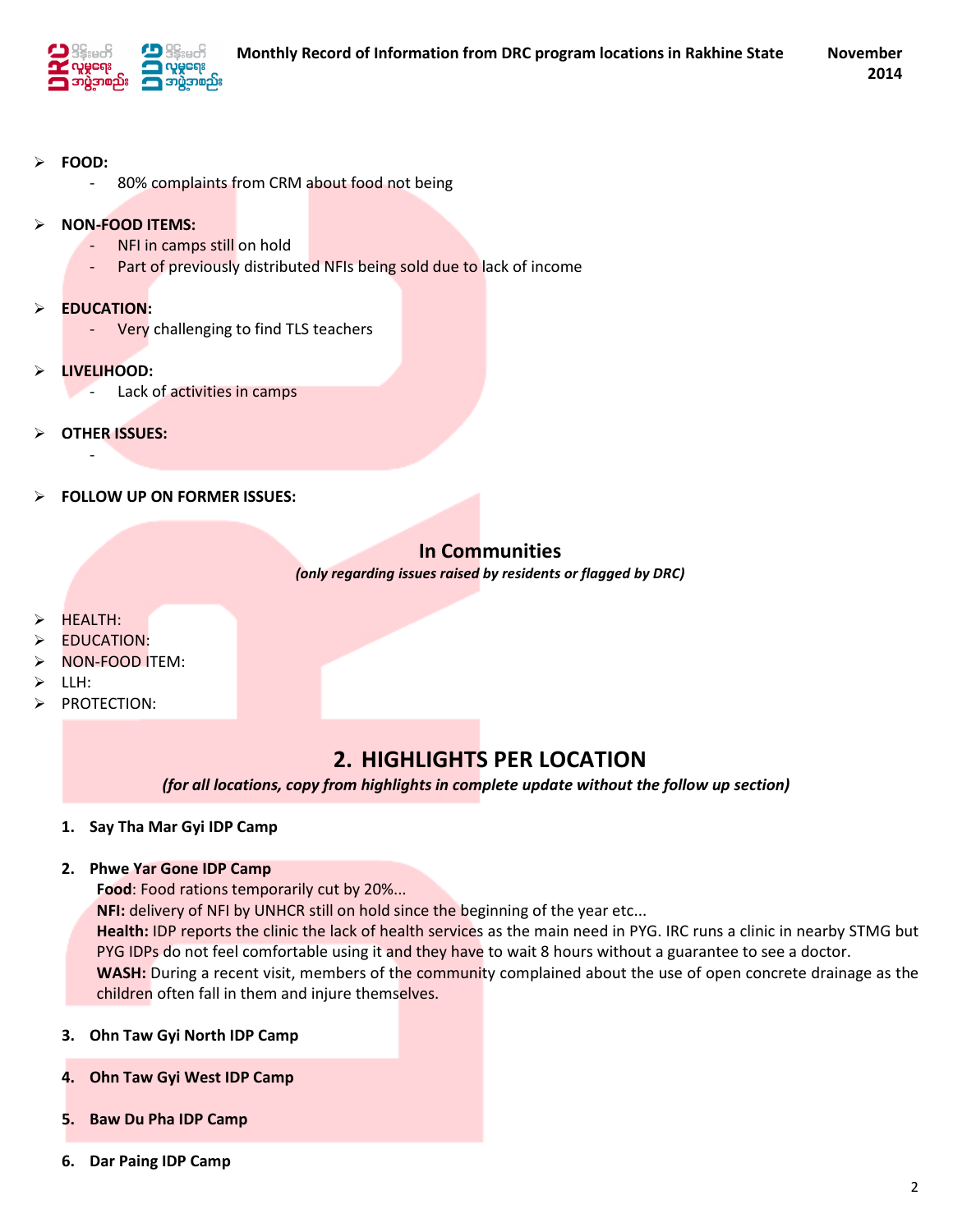

### 7. Sat Roe Kya IDP Camp

### 8. Ohn Taw Gyi South IDP Camp

### 9. Sin Tet Maw IDP Camp

- IDPs expressed serious concerns about their lack of legal status and rumours on policies that might be adopted by the Government in the next months.
- Shelters are in need of maintenance and that even some have become dangerous for children.
- Access to health services is still limited despite the mobile clinics that visit the camps every month.

### 10. Ah Nauk Ywe IDP Camp

- Access to health by the IDPs continues to be dramatically limited in the camp, particularly for PWSNs. There are not health facilities or clinics in the camp and most of the IDPs have no financial means to buy medicines or to go to other places to seek medical assistance.
- IDPs who moved from other camps to Ah Nauk Ywe Camp are in need of shelters. These HHs are temporarily staying in the kitchen facility in the camp or with relatives. The lack of shelters for these families could raise protection concerns such as frictions with other IDPs, SGBV, and exploitation, among others.
- Access to latrines is still challenging for persons with disabilities, elderly, children and pregnant women as these are too high and lack proper handrails. Moreover, latrines are not sex segregated and this could cause incidents of GBV particularly at night.

### 11. Kyein Ni Pyin IDP Camp

Protection monitoring activities are ongoing as well as support to the women's group.

### 12. Say Tha Mar Gyi Village

Protection monitoring activities are ongoing as well as support to the women's group.

### 13. Phwe Yar Gone Village

- Protection monitoring activities are ongoing as well as support to the women´s group.
- LLH: DRC distributed business grants to 14 Female Headed Households
- WASH: DRC set up a WASH committee and started the construction of communal latrines and XX hand pumps
- HEALTH: diarrhoea cases reportedly increasing

### 14. Pa Lin Pyin Muslim Village

### 15. Pa Lin Pyin Rakhine Village

### 16. Ohn Taw Chay Village

Protection monitoring activities are ongoing as well as support to the women's group.

### 17. Ohn Taw Gyi Village

Protection monitoring activities are ongoing as well as support to the women's group.

### 18. Baw Du Pha Village

Protection monitoring activities are ongoing as well as support to the women's group.

### 19. Dar Paing Village

Protection monitoring activities are ongoing as well as support to the women's group.

### 20. Zaw Bu Gyar Village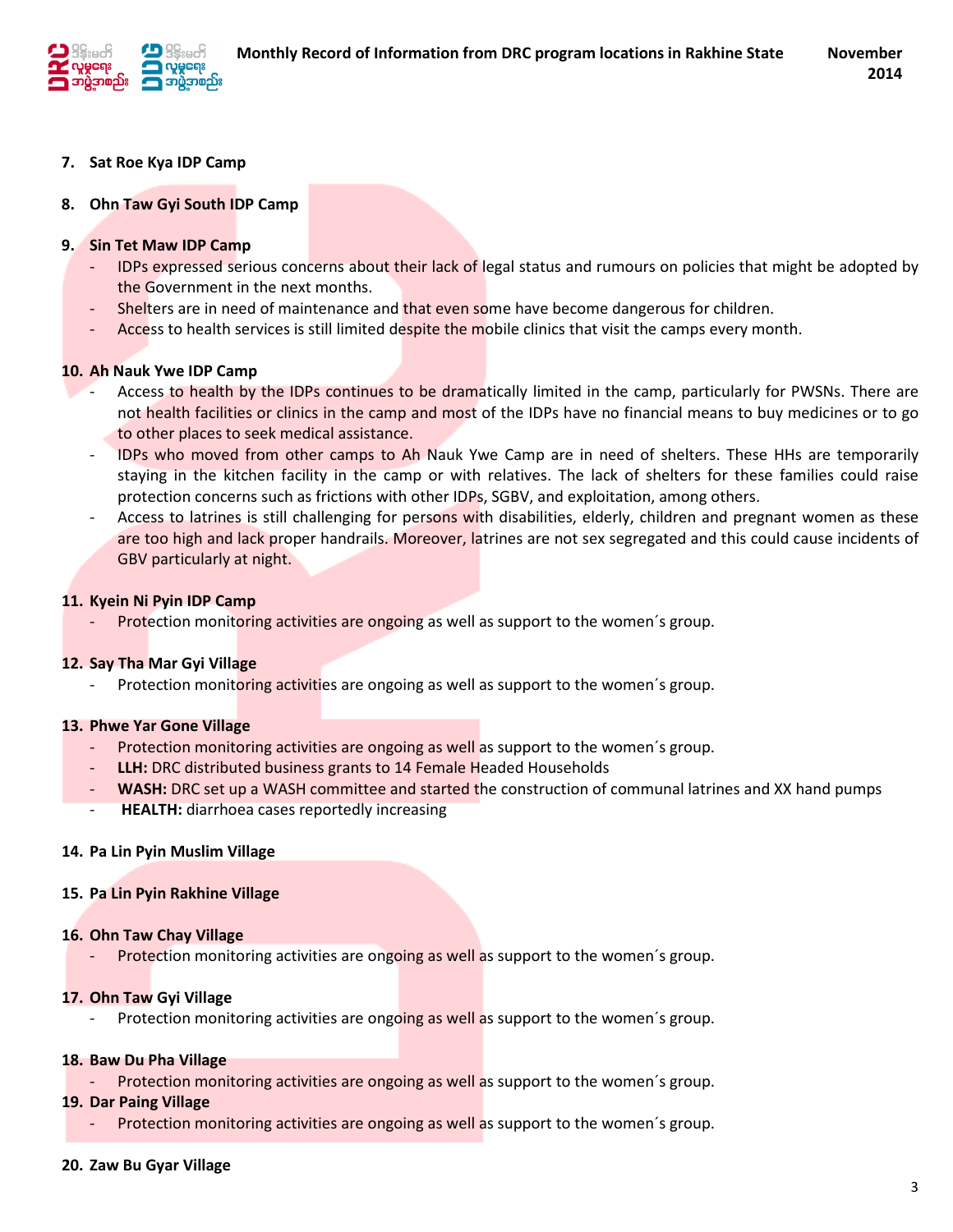

- The security in the village and surroundings has improved. Reportedly, relations between the villagers and Muslim communities have improved and some of them have employed Muslims to carry out farming activities.

### 21. Ohn Ye Paw Village

#### 22. Sin Tet Maw Village

- Protection monitoring activities are ongoing as well as support to the women´s group.

#### 23. Ah Htet Ywar Village

- Protection monitoring activities are ongoing.

#### 24. Baw Da Li Village

Protection monitoring activities are ongoing as well as support to the women's group.

#### 25. Ah Nauk Ywe Village

- Protection monitoring activities are ongoing as well as support to the women's group.

#### 26. Sin Aing Village

Reportedly, there have been some tensions between the inhabitants from Sin Aing village and neighbouring villages.

#### 27. Kyauk Pyin Seik Village

The elementary school in the village was rehabilitated by DRC and furniture and stationary were provided for the school.

# 3. FULL UPDATE PER LOCATION

### 1. Say Tha Mar Gyi IDP Camp

Population: approx. 11,700 IDPs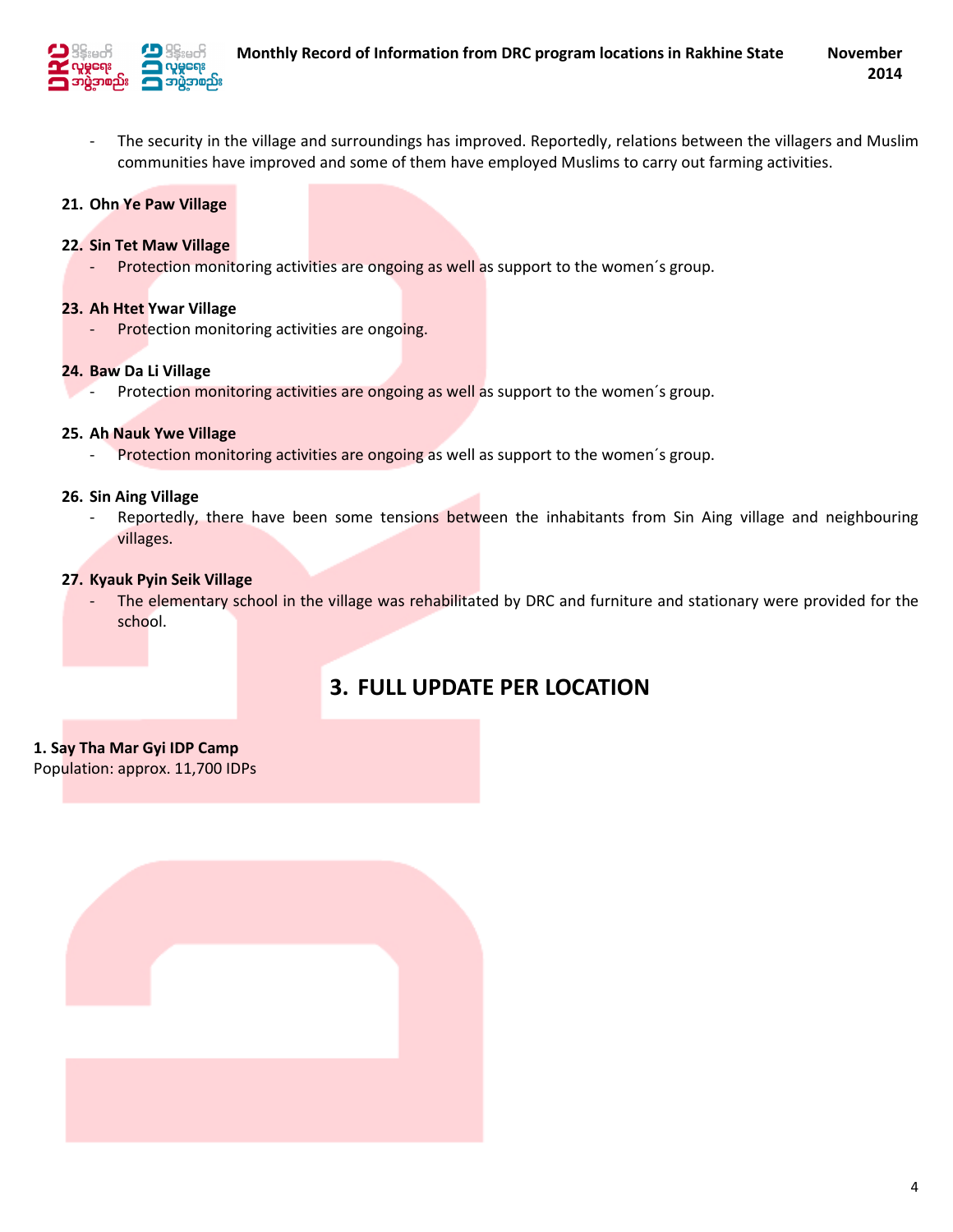

• Follow up, challenges and advocacy

### **Highlights**

Activities and issues:

CAMP MANAGEMENT: DRC full range of activities on-going, focus on access to services monitoring and referral, shelter maintenance monitoring, and integration of camp representatives into camp coordination meetings. Field Office Assistant and volunteers collected data on WASH services in the camp, including indicators relating to water points, latrines, drainages, and solid waste management. A Focus Group Discussion with both CMC and Women Group was held about what sort of training they would most prefer to attend. 16 Days of Activism Against Violence Against Women and Girls 2014 was advocated by DRC staffs and volunteers. Furthermore, an assessment (individual interviews) on household fuel usage of IDPs was conducted. As for Community Service Activities, library sessions continued for two days each week.

SHELTER: IDPs complained about the condition of their shelters' roofs, walls and floors. DRC (CCCM) staffs, the DRC shelter engineer, the Field Office Assistant, and the volunteers did shelter maintenance monitoring regarding the most damaged parts.

CHILD PROTECTION: Regular activities of SCI are on-going and the CFSs are running regularly. Activities focussed on recreational activities for children and students, such as handicraft and painting, handwashing training, and health education session at the CSFs. There were no new child-related protection cases that had to be followed up.

WASH: Regular activities by Oxfam (WASH) focused on cleaning of latrines, drainages, and camp area, as well as hand-washing training, hygiene promotion session with CMC and all IDPs, including training on use of ceramic water filters. Volunteers and some other IDPs joined a camp cleaning event. A list of people with disabilities was collected and wheel chairs will be provided. Furthermore, 50 new double latrines are being built and 80 boreholes are being repaired, while there are plans to build 800 concrete laundry slabs and 100 bathrooms.

HEALTH: MRF and MHAA clinic treated over 1,800 patients, with most common diseases being fever, skin itching, and diarrhoea. Further services included DEPO injection for those who would like to do family planning, ATT injections for pregnant women, and nutrition powder for children under five years. However, due to the fact that medical services are not provided every weekday, medical emergencies become a challenge for many IDPs. IDPs reported that diarrhoea is more of an issue now, especially for children. MRF and IRC conducted joint diarrhoea assessment and held a meeting on referral of diarrhoea patients.

NUTRITION: SCI regular activities are on-going, focussing on mother-to-mother sessions, behaviour change communication, health education sessions, and individual counselling. Furthermore, SCI did MUAC for children under five years and ACF did MUAC for children under two years. MHAA did MAUC screening as well, and if they found malnourished children, they distributed nutrition powder. MHAA also gave ATT injection to pregnant women.

FOOD: WFP food distribution for the month of November completed by week 3. Furthermore, WFP staffs asked IDPs about food concerns. Some IDPs said that the provided food is not enough, as they sell some of it in order to buy firewood, vegetables, and fish.

NON-FOOD ITEMS: No agencies supported NFI kits in the camp, the residents are in need of mosquito nets, as well as cooking pots, and other kitchen utensils.

EDUCATION: Plan International TLSs are running, focus on recruiting volunteer teachers, construction of 3 new TLSs, renovation of multipurpose building, and discussion with parents and teachers regarding ToR and CoC at the TLS. There is a plan to collect student list for distribution of student kits.

LIVELIHOOD: Currently no support to livelihood activities.

**OTHER ISSUES:** UNOCHA visted and talked with CMC and other IDPs regarding their main concerns. FOLLOW UP ON FORMER ISSUES: NTR

DRC Protection Team will follow up with health actors on the provision of health services in the camp.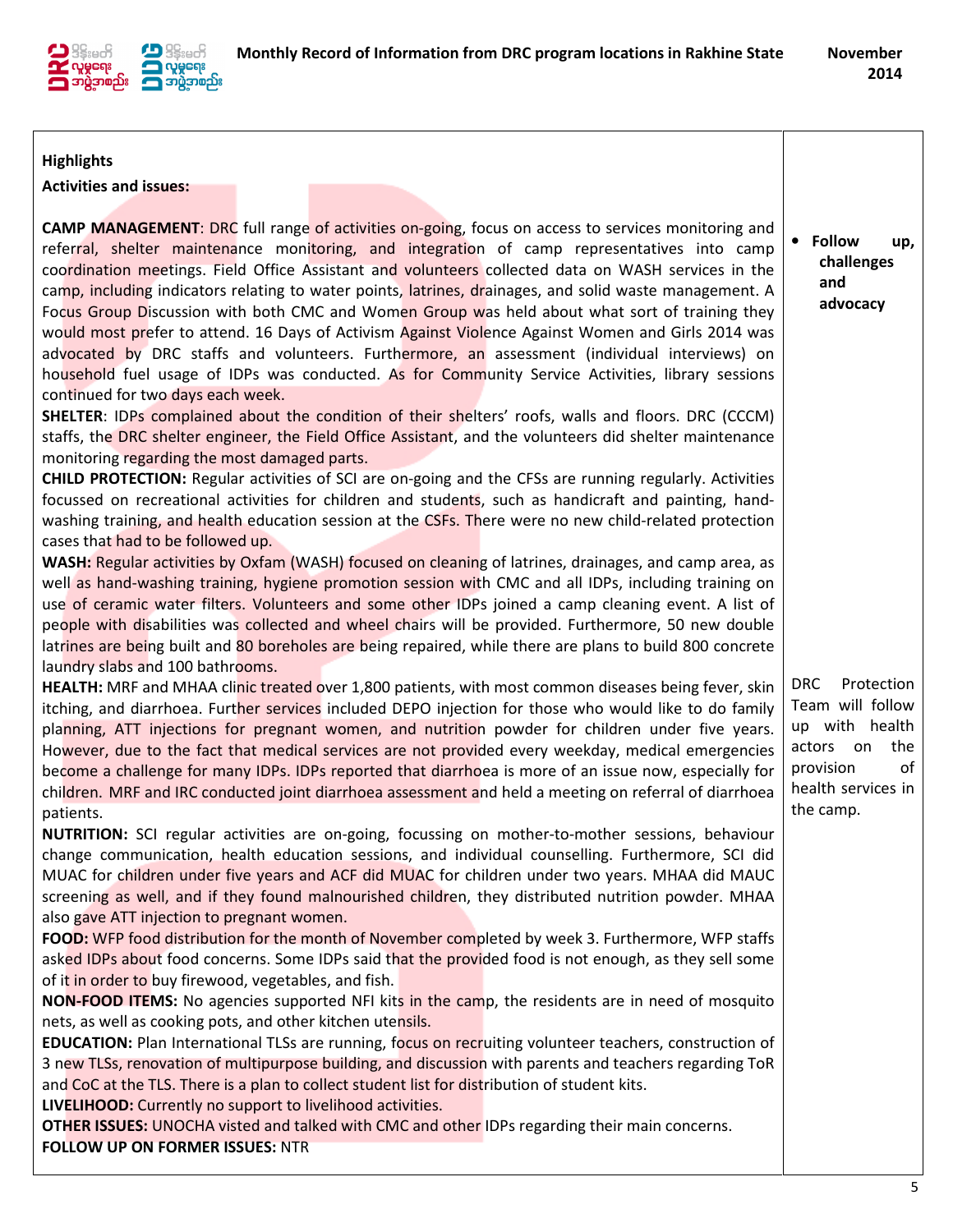

PROTECTION: Protection monitoring, activities with the women`s group, and identification of PWSNs for IPAs are ongoing. Due to the fact that medical services are not provided on a daily basis in the camp, medical emergencies become a challenge for many IDPs. Those who have the financial means to pay for transport and other charges go to Dapaing Clinic. Others have to rely on pharmacies in the camp and what the storekeeper prescribes for them. Cases of diarrhoea are common in the camp and the death of one baby (7 months) was reported. It was also reported by the IDPs that due to the lack of firewood, IDPs are forced to take wood/bamboo from common facilities such as the kitchens, showers and latrines. Women and girls cannot use any of the communal showers in the camp as these have been damaged by IDPs who have taken the wood for cooking. It was reported that IDPs who moved from another camp to STMG in the last months have not received their food rations in the last month and neither WFP nor the Food Committee has provided any justification or explanation to this. It was reported that most of the IDPs in the Camp want to remove the current Food Committee as there are allegations of corruption and extortion. Follow up on former issues NTR The DRC Protection Team continues to monitor the situation in the camp as well as unhindered access to basic services by all IDPs. DRC Protection Team will follow up with health actors on the provision of health services in the camp. The DRC Protection Team has raised the lack of food distribution to IDPs in the camp to DRC CCCM but the situation continues to be the same.

### 2. Phwe Yar Gone IDP Camp

Population: approx. 2,400 IDPs

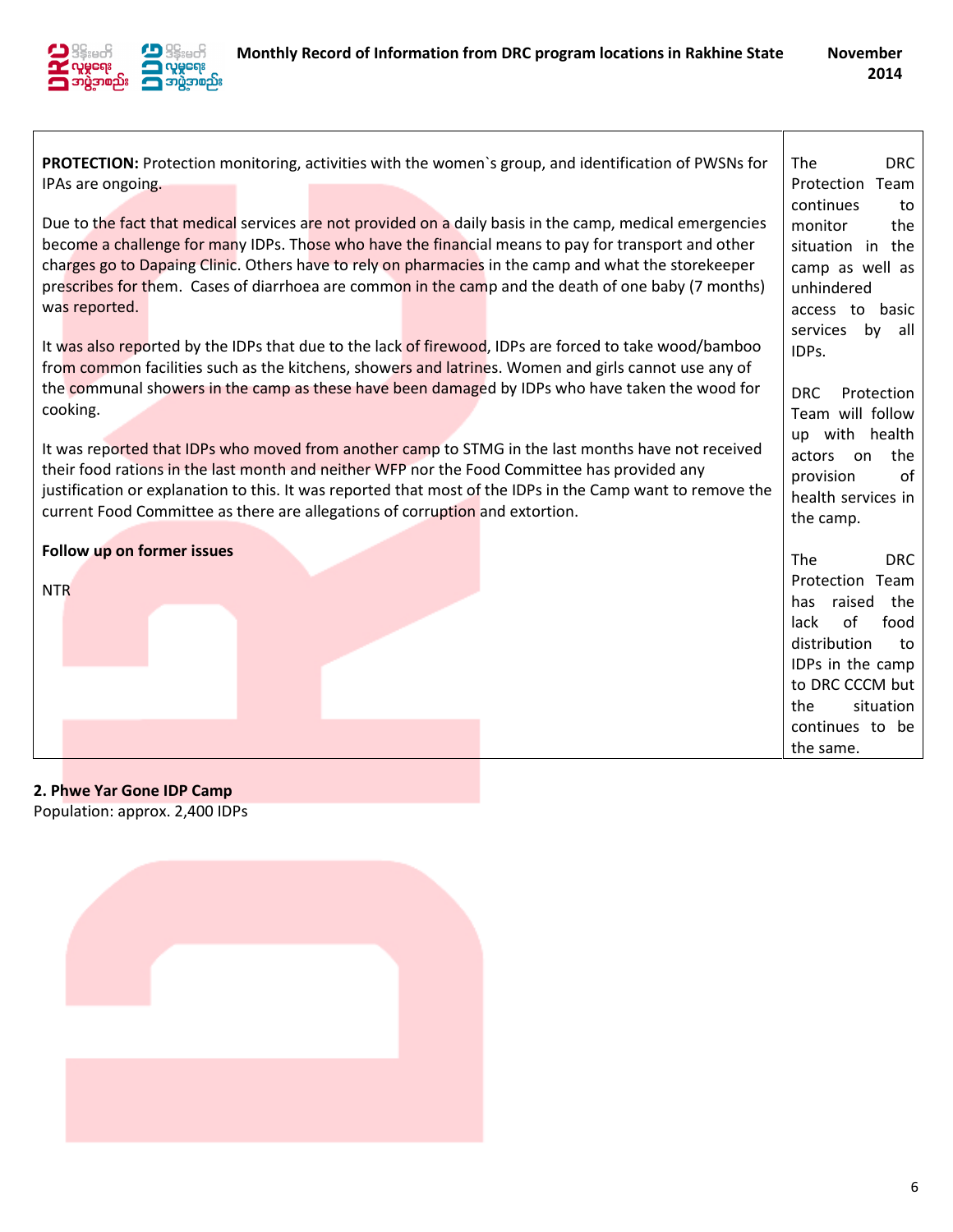

| <b>Highlights</b>                                                                                                                                                                                                                                                                                                                                                                                                                                                                                                                                                                                                                                                                                                                                                                                                                                                                                                                                                                                                                                                                                                                                                                                                                                                                                                                                                                                                                                     | <b>Follow</b><br>$\bullet$<br>up,                                                                                                                                                                                                                                                                                                           |
|-------------------------------------------------------------------------------------------------------------------------------------------------------------------------------------------------------------------------------------------------------------------------------------------------------------------------------------------------------------------------------------------------------------------------------------------------------------------------------------------------------------------------------------------------------------------------------------------------------------------------------------------------------------------------------------------------------------------------------------------------------------------------------------------------------------------------------------------------------------------------------------------------------------------------------------------------------------------------------------------------------------------------------------------------------------------------------------------------------------------------------------------------------------------------------------------------------------------------------------------------------------------------------------------------------------------------------------------------------------------------------------------------------------------------------------------------------|---------------------------------------------------------------------------------------------------------------------------------------------------------------------------------------------------------------------------------------------------------------------------------------------------------------------------------------------|
| - Diarrhoea causes the death of one baby in the camp.                                                                                                                                                                                                                                                                                                                                                                                                                                                                                                                                                                                                                                                                                                                                                                                                                                                                                                                                                                                                                                                                                                                                                                                                                                                                                                                                                                                                 | challenges<br>and<br>advocacy                                                                                                                                                                                                                                                                                                               |
| - Difficulties in the access to latrines by PWSNs due to the lack of handrails to support their access.                                                                                                                                                                                                                                                                                                                                                                                                                                                                                                                                                                                                                                                                                                                                                                                                                                                                                                                                                                                                                                                                                                                                                                                                                                                                                                                                               |                                                                                                                                                                                                                                                                                                                                             |
| - Some of the IDPs are conducting livelihood activities in surrounding villages reportedly.<br>-WASH During a recent visit, members of the community complained about the use of open<br>concrete drainage as the children often fall in them and injure themselves.                                                                                                                                                                                                                                                                                                                                                                                                                                                                                                                                                                                                                                                                                                                                                                                                                                                                                                                                                                                                                                                                                                                                                                                  |                                                                                                                                                                                                                                                                                                                                             |
| Other update on activities and issues<br>$\bullet$<br><b>CAMP MANAGEMENT:</b> DRC full range of activities on-going, focus on access to services monitoring<br>and referral, shelter maintenance monitoring, and integration of camp representatives into camp<br>coordination meetings. Field Office Assistant and volunteers collected data on WASH services in the<br>camp, including indicators relating to water points, latrines, drainages, and solid waste<br>management. A Focus Group Discussion with both CMC and Women Group was held about what                                                                                                                                                                                                                                                                                                                                                                                                                                                                                                                                                                                                                                                                                                                                                                                                                                                                                          | <b>DRC</b><br>(CM)<br><i>in</i><br>coordination<br>with<br>Shelter<br>Cluster<br>to<br>address IDP's needs.                                                                                                                                                                                                                                 |
| sort of training they would most prefer to attend. Additionally, the CMC identified the lack of<br>firewood and NFIs (especially solar light around the latrines area) as the main problems in the camp.<br>16 Days of Activism Against Violence Against Women and Girls 2014 was advocated by DRC staffs<br>and volunteers. Furthermore, an assessment (individual interviews) on household fuel usage of IDPs<br>was conducted. As for Community Service Activities, library sessions continued for two days each<br>week.                                                                                                                                                                                                                                                                                                                                                                                                                                                                                                                                                                                                                                                                                                                                                                                                                                                                                                                          | Cases<br>of<br>domestic<br>violence<br>will<br>be<br>referred to relevant<br>GBV actors<br>in the<br>camp.                                                                                                                                                                                                                                  |
| SHELTER: IDPs complained about the condition of their shelters' roofs, walls and floors. DRC (CCCM)<br>staffs, the DRC shelter engineer, the Field Office Assistant, and the volunteers did shelter<br>maintenance monitoring regarding the most damaged parts.<br>CHILD PROTECTION: Regular activities of SCI are on-going and the CFSs are running regularly.<br>Activities focussed on recreational activities for children and students, such as handicraft and<br>painting, and health education sessions at the CSFs. There were no new child-related protection<br>cases that had to be followed up.<br>WASH: Hygiene kit distribution has taken place and assessments of the latrines. Desludging has<br>been planned for the first week in Dec 14.                                                                                                                                                                                                                                                                                                                                                                                                                                                                                                                                                                                                                                                                                           | The case of the death<br>of<br>the<br>baby<br>was<br>referred by DRC (CM)<br>DRC Protection,<br>to<br>which gathered further<br>info on the case, which<br>was also shared with<br>WASH Cluster.                                                                                                                                            |
| <b>HEALTH:</b> The MRF and MHAA clinic in STMG camp is accessible for IDPs in PYG. However, due to the<br>fact that medical services are not provided every weekday, medical emergencies become a<br>challenge for many IDPs. In PYG, no major health issues reported, but skin infection was more<br>common than before. IDPs mentioned the lack of health facility in PYG as an issue.<br>NUTRITION: SCI regular activities are on-going, focussing on mother-to-mother sessions, behaviour<br>change communication, health education sessions (including diarrhoea awareness), and individual<br>counselling. Furthermore, SCI did MUAC for children under five years, provided a cooking<br>demonstration, and did joint screening with ACF on malnourished children.<br>FOOD: WFP food distribution for the month of November completed by week 4. Furthermore, WFP<br>staffs asked IDPs about food concerns. Some IDPs said that the provided food is not enough, as they<br>sell some of it in order to buy firewood, vegetables, and fish.<br>NON-FOOD ITEMS: No agencies supported NFI kits in the camp, the residents are in need of<br>mosquito nets, as well as cooking pots, and other kitchen utensils.<br>EDUCATION: SCI and Plan International activities on-going. SCI staffs visited their TLS to observed<br>needs of students, while constructing one TLS for the NFE program intended for youth aged<br>between 11 and 18 years. | <b>DRC</b><br>Protection<br><b>is</b><br>monitoring deaths of<br>infants in camps and<br>villages<br>to<br>identify<br>causes as well as any<br>problems<br>regarding<br>health<br>access<br>to<br>services.<br>DRC Protection<br>The<br>continues<br>Team<br>to<br>monitor the situation<br>in the camp as well as<br>unhindered access to |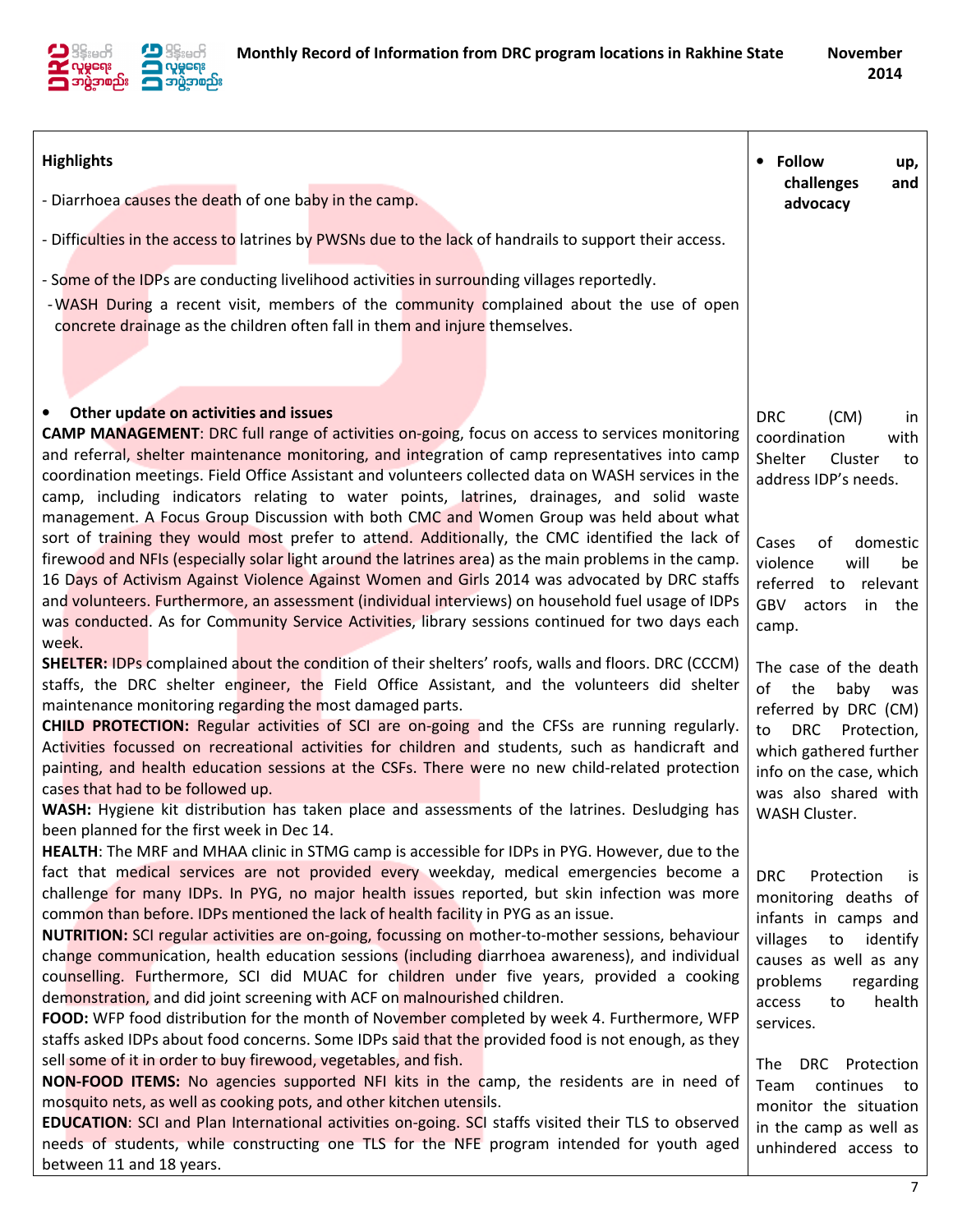

| LIVELIHOOD: Provision of cash grants, Cash Management and Bookkeeping Training, as well as on-          | basic services by all   |
|---------------------------------------------------------------------------------------------------------|-------------------------|
| going technical support for and monitoring of Female Headed Households. Furthermore,                    | IDPs.                   |
| identification of and consulting with households selected for IPA.                                      |                         |
| <b>OTHER ISSUES:</b> UNOCHA visted and talked with CMC and other IDPs regarding their main concerns.    | The Protection Team is  |
|                                                                                                         |                         |
| <b>FOLLOW UP ON FORMER ISSUES: NTR</b>                                                                  | monitoring deaths of    |
|                                                                                                         | infants in camps and    |
| <b>PROTECTION:</b> Protection monitoring, activities with the women's group, and identification of      | villages to identify    |
| PWSNs for IPAs are ongoing.                                                                             | causes as well as any   |
|                                                                                                         | problems in the access  |
| In relation to food ration distribution, IDPs in the Camp are monthly receiving their rations except    | to health services by   |
|                                                                                                         | the IDPs in camps.      |
| for those who recently moved from other camps to PYG. It was also indicated that WFP has not            |                         |
| updated its list of beneficiaries in the last months, particularly, that some of the beneficiaries have | Relevant information is |
| died and babies have born.                                                                              | being shared with DRC   |
|                                                                                                         | CCCM as part of the     |
| The IDPs in PYG have asked for health facilities to be set up in the camp as they usually have to go    | referral process.       |
| to the facilities in STMG.                                                                              |                         |
|                                                                                                         |                         |
|                                                                                                         |                         |
| Follow up on former issues                                                                              |                         |
|                                                                                                         |                         |
| <b>NTR</b>                                                                                              |                         |

# 3. Ohn Taw Gyi North IDP Camp

Population: approx. 13,700 IDPs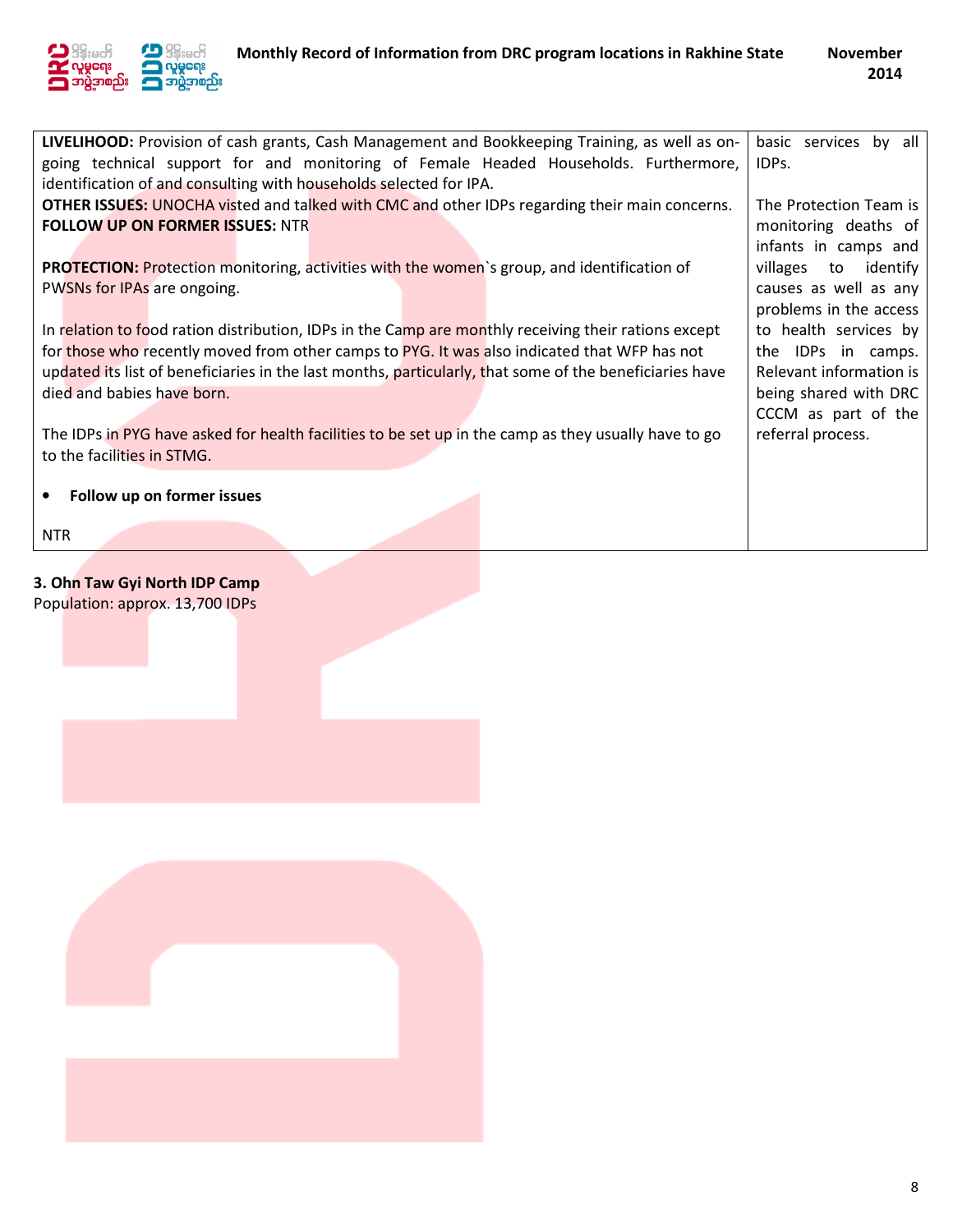

| <b>Highlights</b>                                                                                                                                                                                      | Follow up,<br>$\bullet$<br>challenges and      |
|--------------------------------------------------------------------------------------------------------------------------------------------------------------------------------------------------------|------------------------------------------------|
| Tensions between IDPs and contractors working in the camp were reported as well as threats against<br>IDPs.                                                                                            | advocacy                                       |
| Allegedly, 8 children died from diarrhoea in the camp. This was reported to the Government and DRC<br>CCCM by the Camp Committee.                                                                      |                                                |
|                                                                                                                                                                                                        |                                                |
| Other update on activities and issues<br>$\bullet$<br><b>CAMP MANAGEMENT:</b> DRC full range of activities on-going, focus on access to services monitoring                                            |                                                |
| and referral, shelter maintenance monitoring, and integration of camp representatives into camp                                                                                                        | Cases<br>of<br>domestic                        |
| coordination meetings. Field Office Assistant and volunteers collected data on WASH services in the                                                                                                    | violence<br>will<br>be                         |
| camp, including indicators relating to water points, latrines, drainages, and solid waste management.                                                                                                  | referred to relevant                           |
| A Focus Group Discussion with both CMC and Women Group was held about what sort of training                                                                                                            | GBV actors in the                              |
| they would most prefer to attend. Furthermore, the CCCM team facilitated a meeting between                                                                                                             | camp.                                          |
| OCHA, CMC, and Women Group, and negotiated between CMC, land owner, contractor, and SCI staff                                                                                                          |                                                |
| regarding renovation and construction of latrines, boreholes, and drainages. 16 Days of Activism                                                                                                       |                                                |
| Against Violence Against Women and Girls 2014 was advocated by DRC staffs and volunteers.                                                                                                              |                                                |
| Furthermore, an assessment (individual interviews) on household fuel usage of IDPs was conducted.                                                                                                      |                                                |
| As for Community Service Activities, library sessions continued for two days each week.<br><b>SHELTER:</b> Some of the shelters' roofs, walls, and floors are in bad condition. DRC (CCCM) staffs, the |                                                |
| DRC shelter engineer, the Field Office Assistant, and the volunteers did shelter maintenance                                                                                                           |                                                |
| monitoring regarding the most damaged parts. Those damaged shelters need to be renovated as                                                                                                            |                                                |
| soon as possible as this is top priority for the camp residents.                                                                                                                                       |                                                |
| CHILD PROTECTION: DRC (CP) team carried out their regular activity, providing Youth Group with                                                                                                         |                                                |
| life-skill training, holding parenting sessions for mothers and fathers, and conducting a ceremony for                                                                                                 |                                                |
| 16 Days of Activism Against Violence Against Women and Girls 2014. All CFSs of SCI and LWF are                                                                                                         |                                                |
| running regularly. There were no new child-related protection cases that had to be followed up.                                                                                                        |                                                |
| WASH: SCI (WASH) running full range of activities, focussing on CHP home visits, latrine desludging,                                                                                                   |                                                |
| organizing hygiene training for CPG, hygiene promotion sessions, ceramic water filters distribution                                                                                                    |                                                |
| and monitoring, and renovating damaged boreholes and latrines. 50 new latrines have been built as                                                                                                      |                                                |
| well. Furthermore, training on pure water was provided to TLS teachers and new CHP, hand-washing<br>trainings were provided to Child Club and Mother Club, and CHP did Focus Group Discussion and      |                                                |
| gave soap and soap box.                                                                                                                                                                                |                                                |
| <b>HEALTH:</b> Mercy Malaysia opened the mobile clinic for three days per week (plus one day in week 4)                                                                                                | DRC (CM) to follow up                          |
| and MoH for one day per week. All TLS students were provided with health education training. CMC                                                                                                       | <b>MRF</b><br>response<br>to                   |
| and IDPs complained that one clinic for the whole camp would not be enough.                                                                                                                            | complaint sent<br>by                           |
| NUTRITION: ACF regular activities are on-going and nutrition centre opened three days per week in                                                                                                      | IDPs.                                          |
| cooperation between ACF and MHAA. ACF and SCI did joint screening on malnourished children.                                                                                                            |                                                |
| Furthermore, SCI did home visits, held peer to peer group discussion, and held a discussion with                                                                                                       |                                                |
| pregnant women, providing them with multi-vitamins. Furthermore, 30 IDPs (men and women)                                                                                                               |                                                |
| joined training provided by Myanmar Red Cross Society (MRCS).                                                                                                                                          |                                                |
| FOOD: WFP food distribution for the month of November completed by week 3. IDPs not on the WFP                                                                                                         | The DRC Protection                             |
| list received monthly rations instead of 15 day supply. However, some of the people who get ration<br>from MRF made oral complaint as they have been cut of MRF food distribution for about two        | Team continues to                              |
| months. The Government donation of rice was delivered for BDP(61).                                                                                                                                     | monitor the situation                          |
| NON-FOOD ITEMS: No agencies supported NFI kits in the camp, the residents are in need of                                                                                                               | in the camp as well as<br>unhindered access to |
| mosquito nets, as well as cooking pots, and other kitchen utensils. Also needed are household kits                                                                                                     | basic services by all                          |
| including solar lights and warm clothes for the children.                                                                                                                                              |                                                |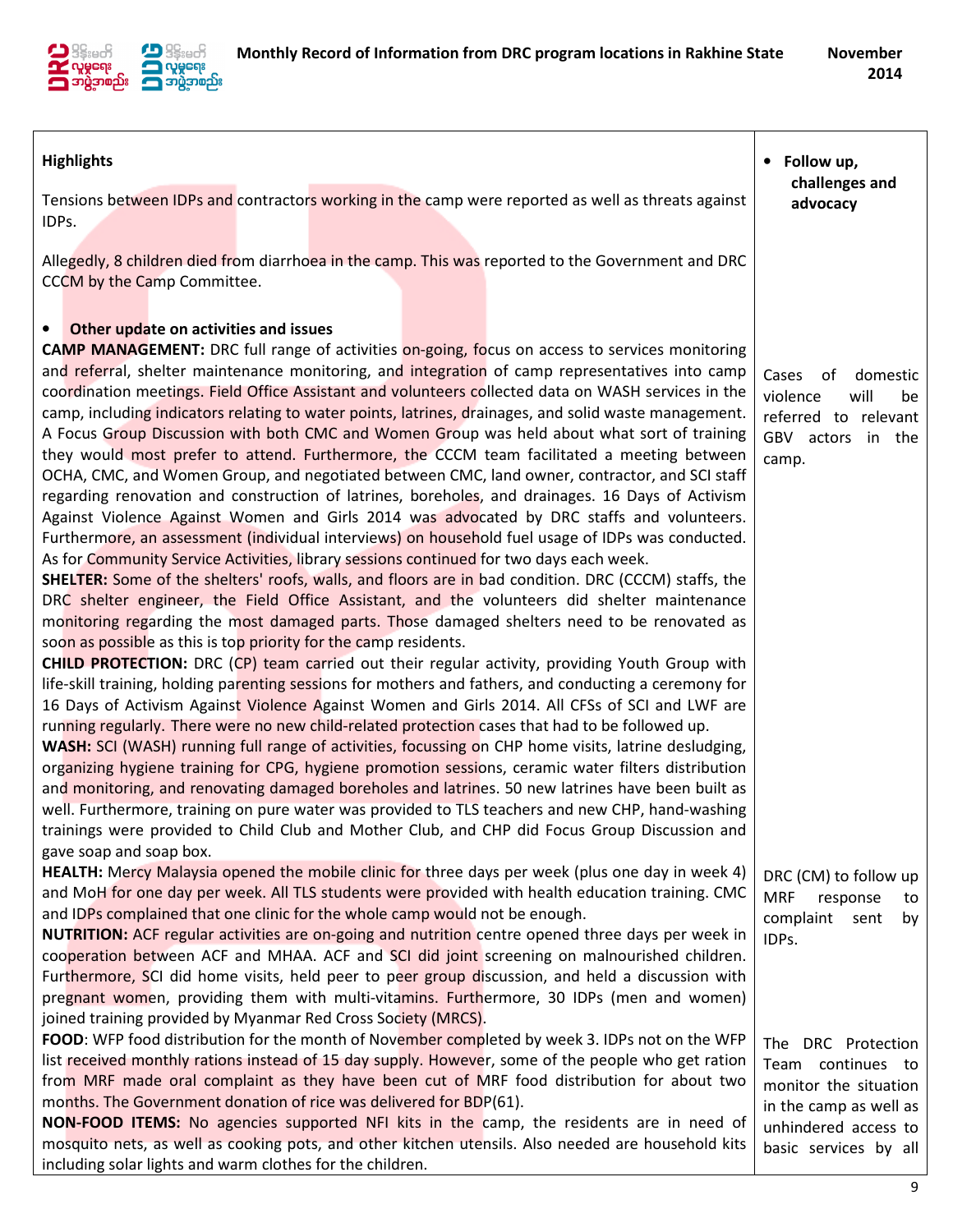

| EDUCATION: Regular education activities of LWF and all TLSs opened regularly. Furthermore, LWF<br>conducted a training (capacity building) for TLS teachers. New latrines and boreholes are being built<br>in OTG-6, and renovated in OTG-3 and BDP-61.<br>LIVELIHOOD: Currently no support to livelihood activities.<br><b>OTHER ISSUES: IRC (WPE) provided sewing machine training to 20 women, did community mapping,</b><br>and carried out IEC training.<br><b>FOLLOW UP ON FORMER ISSUES: NTR</b> | IDPs.<br>Advocacy for access<br>to food and health<br>continues<br>with<br>relevant humanitarian<br>partners in the field. |
|---------------------------------------------------------------------------------------------------------------------------------------------------------------------------------------------------------------------------------------------------------------------------------------------------------------------------------------------------------------------------------------------------------------------------------------------------------------------------------------------------------|----------------------------------------------------------------------------------------------------------------------------|
| <b>PROTECTION:</b> Protection monitoring, activities with the women's group, and identification of PWSNs<br>for IPAs are ongoing.<br>The IDPs asked for lights to be placed in the camp or latrines. Reportedly, IDPs fear to go to the<br>latrines at night as there are many "ghosts". The women's group members requested support with<br>the construction of showers and latrines, installation of street lights, and distribution of soap and<br>menstrual pads.                                   |                                                                                                                            |
| It was also reported problems with food rations as some IDPs who came from Kyauk Phyu, Mye<br>Bone, and Pauk Taw have not received their food rations since August 2014.<br>Shelters, showers and latrines are in need or maintenance. The fact that most of the showers are not<br>in good condition, makes the situation more difficult for women and girls.<br>Follow up on former issues<br>$\bullet$                                                                                               |                                                                                                                            |
| <b>NTR</b>                                                                                                                                                                                                                                                                                                                                                                                                                                                                                              |                                                                                                                            |

### 4. Ohn Taw Gyi West IDP Camp

Population: approx. 3,200 IDPs

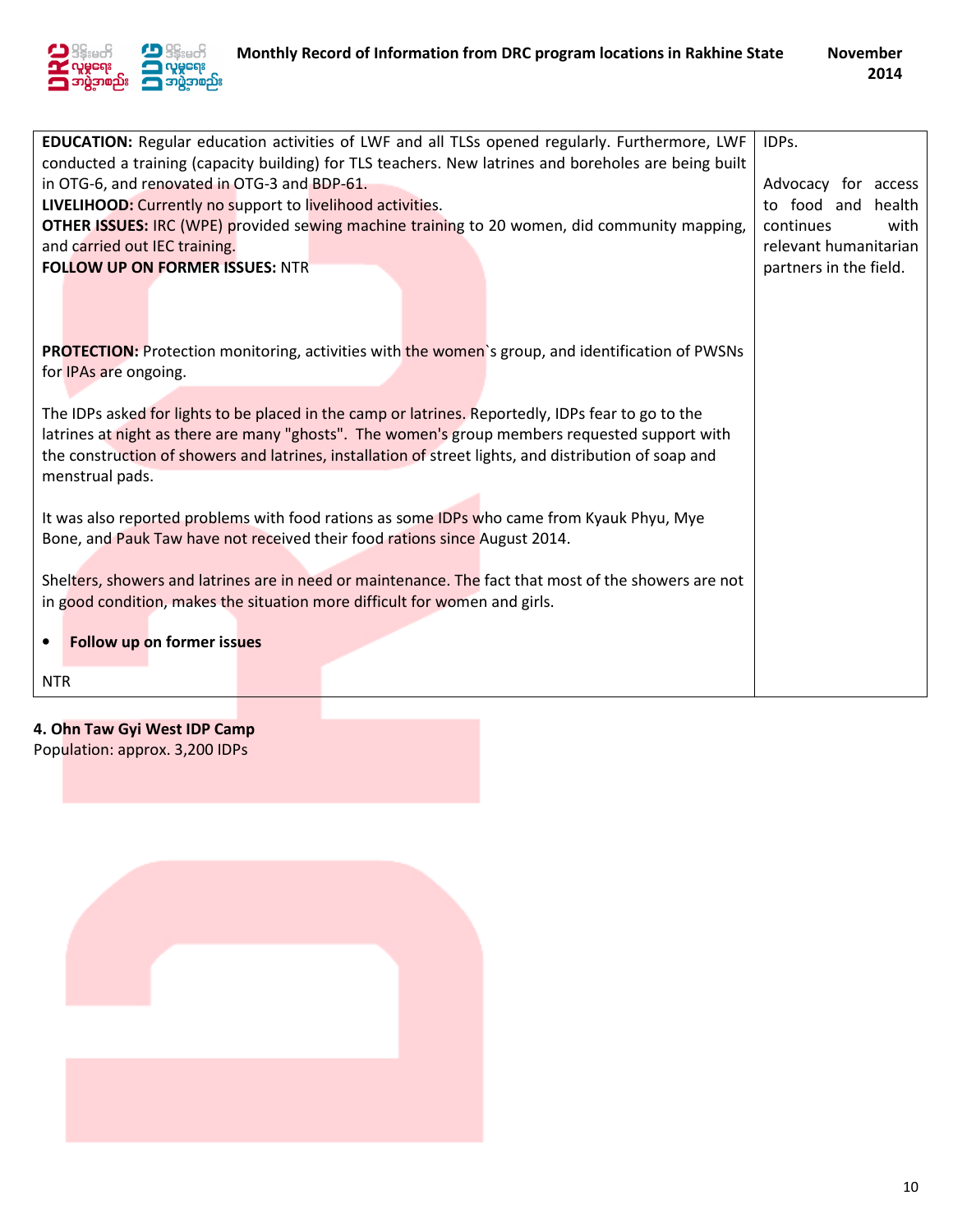

| <b>Highlights</b>                                                                                                                                                                                                                                                                                                                                                                                                                                                                                                                                                                                                                                                                                                                                                                                                                                                                                                                                                                                                                                                                                                                                                                                                                                                                                                                                                                                                                                                                                                                                                                                                                                                                                                                                                                                                                                                                                                                                                                                                                                                                                                                                                                                                                                                                                                                                                                                                                                                                                                                                                                                                                                                                                                                                                                                                                                                                                                                                                     | Follow up,<br>challenges and                                                                                                                                                                                                                                                       |
|-----------------------------------------------------------------------------------------------------------------------------------------------------------------------------------------------------------------------------------------------------------------------------------------------------------------------------------------------------------------------------------------------------------------------------------------------------------------------------------------------------------------------------------------------------------------------------------------------------------------------------------------------------------------------------------------------------------------------------------------------------------------------------------------------------------------------------------------------------------------------------------------------------------------------------------------------------------------------------------------------------------------------------------------------------------------------------------------------------------------------------------------------------------------------------------------------------------------------------------------------------------------------------------------------------------------------------------------------------------------------------------------------------------------------------------------------------------------------------------------------------------------------------------------------------------------------------------------------------------------------------------------------------------------------------------------------------------------------------------------------------------------------------------------------------------------------------------------------------------------------------------------------------------------------------------------------------------------------------------------------------------------------------------------------------------------------------------------------------------------------------------------------------------------------------------------------------------------------------------------------------------------------------------------------------------------------------------------------------------------------------------------------------------------------------------------------------------------------------------------------------------------------------------------------------------------------------------------------------------------------------------------------------------------------------------------------------------------------------------------------------------------------------------------------------------------------------------------------------------------------------------------------------------------------------------------------------------------------|------------------------------------------------------------------------------------------------------------------------------------------------------------------------------------------------------------------------------------------------------------------------------------|
| Tensions between IDPs and host community over no payment of daily labour wages to the IDPs were<br>reported.                                                                                                                                                                                                                                                                                                                                                                                                                                                                                                                                                                                                                                                                                                                                                                                                                                                                                                                                                                                                                                                                                                                                                                                                                                                                                                                                                                                                                                                                                                                                                                                                                                                                                                                                                                                                                                                                                                                                                                                                                                                                                                                                                                                                                                                                                                                                                                                                                                                                                                                                                                                                                                                                                                                                                                                                                                                          | advocacy                                                                                                                                                                                                                                                                           |
| Also there were tensions between the two communities as the livestock owned by the IDPs goes to<br>the host community's land plots and eats the crops.                                                                                                                                                                                                                                                                                                                                                                                                                                                                                                                                                                                                                                                                                                                                                                                                                                                                                                                                                                                                                                                                                                                                                                                                                                                                                                                                                                                                                                                                                                                                                                                                                                                                                                                                                                                                                                                                                                                                                                                                                                                                                                                                                                                                                                                                                                                                                                                                                                                                                                                                                                                                                                                                                                                                                                                                                |                                                                                                                                                                                                                                                                                    |
| Other update on activities and issues<br>$\bullet$<br><b>CAMP MANAGEMENT:</b> DRC full range of activities on-going, focus on access to services monitoring<br>and referral, shelter maintenance monitoring, and integration of camp representatives into camp<br>coordination meetings. Field Office Assistant and volunteers collected data on WASH services in the<br>camp, including indicators relating to water points, latrines, drainages, and solid waste management.<br>A Focus Group Discussion with both CMC and Women Group was held about what sort of training<br>they would most prefer to attend. The CCCM team also facilitated a meeting between the Danish<br>Ambassador, CMC, and Women Group Furthermore, the CCCM team and Engineer did assessment of<br>warehouse renovation and extension and did assessment of kitchen space to be renovated as library.<br>16 Days of Activism Against Violence Against Women and Girls 2014 was advocated by DRC staffs and<br>volunteers. Furthermore, an assessment (individual interviews) on household fuel usage of IDPs was<br>conducted.<br><b>SHELTER:</b> The camp residents complained that some shelter roofs, walls, and floors are still in need of<br>renovation. DRC (CCCM) staffs, the DRC shelter engineer, the Field Office Assistant, and the<br>volunteers did shelter maintenance monitoring regarding the most damaged parts.<br>CHILD PROTECTION: DRC (CP) team carried out their regular activity, providing Youth Group with life-<br>skill training, and holding parenting sessions for mothers and fathers. Furthermore, play kits were<br>provided for youth centre, CPG training was provided to Women Group, and list of children with<br>disabilities was collected. There were no new child-related protection cases that had to be followed<br>up.<br>WASH: CDN (WASH) activities are on-going, focus on desludging, latrine maintenance and renovation,<br>camp cleaning, as well as health education and hygiene promotion training for CDN volunteers. CDN<br>staff also monitored whether the volunteers did regular activities in the camp. Activities of CDN<br>volunteers also included putting lime powder around the drainages once a week, monitoring use of<br>ceramic water filters, monitoring diarrhoea cases, and organizing hand-washing competition.<br>Furthermore, solar lights are set up in the latrine areas. CDN staffs and engineer checked damaged<br>washrooms and latrines regarding required materials for latrines renovation.<br>HEALTH: IRC opened clinic four days a week (minus one day in week 1 and 2) and MOH opened clinic<br>for one day per week. Most patients suffer from fever (also including Malaria), diarrhoea, skin<br>disease, and coughing. Further services included DEPO injection for those who would like to do family<br>planning. IRC also distributed mosquito nets in Than Daw Li Group and Pauk Taw Group, and | (CM)<br><b>DRC</b><br>is<br>following up with the<br>Township<br>Administrator<br>regarding the living<br>conditions of the<br>STMG group.<br>In relation to the lack<br>of shelters for the<br>families<br>who<br>recently moved to<br>the camp, this was<br>referred to the PWG. |
| discussed with CMC about 16 Days of Activism Against Violence Against Women and Girls 2014.<br><b>NUTRITION:</b> ACF regular activities are on-going, focus on home visits and nutrition awareness raising<br>with Men Group and CMC. One child was referred to the OTG-North nutrition centre.                                                                                                                                                                                                                                                                                                                                                                                                                                                                                                                                                                                                                                                                                                                                                                                                                                                                                                                                                                                                                                                                                                                                                                                                                                                                                                                                                                                                                                                                                                                                                                                                                                                                                                                                                                                                                                                                                                                                                                                                                                                                                                                                                                                                                                                                                                                                                                                                                                                                                                                                                                                                                                                                       |                                                                                                                                                                                                                                                                                    |
| FOOD: WFP did distribution of rice, nutrition powder, and salt (only for 15 days). There were no<br>additional rations for the increased number of IDPs. IDPs complain about food distribution, as they<br>see a lack of rations. One of donor from YGN supported rice, dry chilli, onion, garlic, and oil for Than<br>Daw Li Group.                                                                                                                                                                                                                                                                                                                                                                                                                                                                                                                                                                                                                                                                                                                                                                                                                                                                                                                                                                                                                                                                                                                                                                                                                                                                                                                                                                                                                                                                                                                                                                                                                                                                                                                                                                                                                                                                                                                                                                                                                                                                                                                                                                                                                                                                                                                                                                                                                                                                                                                                                                                                                                  |                                                                                                                                                                                                                                                                                    |
| group.<br>NON-FOOD ITEMS: No agencies supported NFI kits in the camp, the residents are in need of<br>household kits including winter clothes.                                                                                                                                                                                                                                                                                                                                                                                                                                                                                                                                                                                                                                                                                                                                                                                                                                                                                                                                                                                                                                                                                                                                                                                                                                                                                                                                                                                                                                                                                                                                                                                                                                                                                                                                                                                                                                                                                                                                                                                                                                                                                                                                                                                                                                                                                                                                                                                                                                                                                                                                                                                                                                                                                                                                                                                                                        |                                                                                                                                                                                                                                                                                    |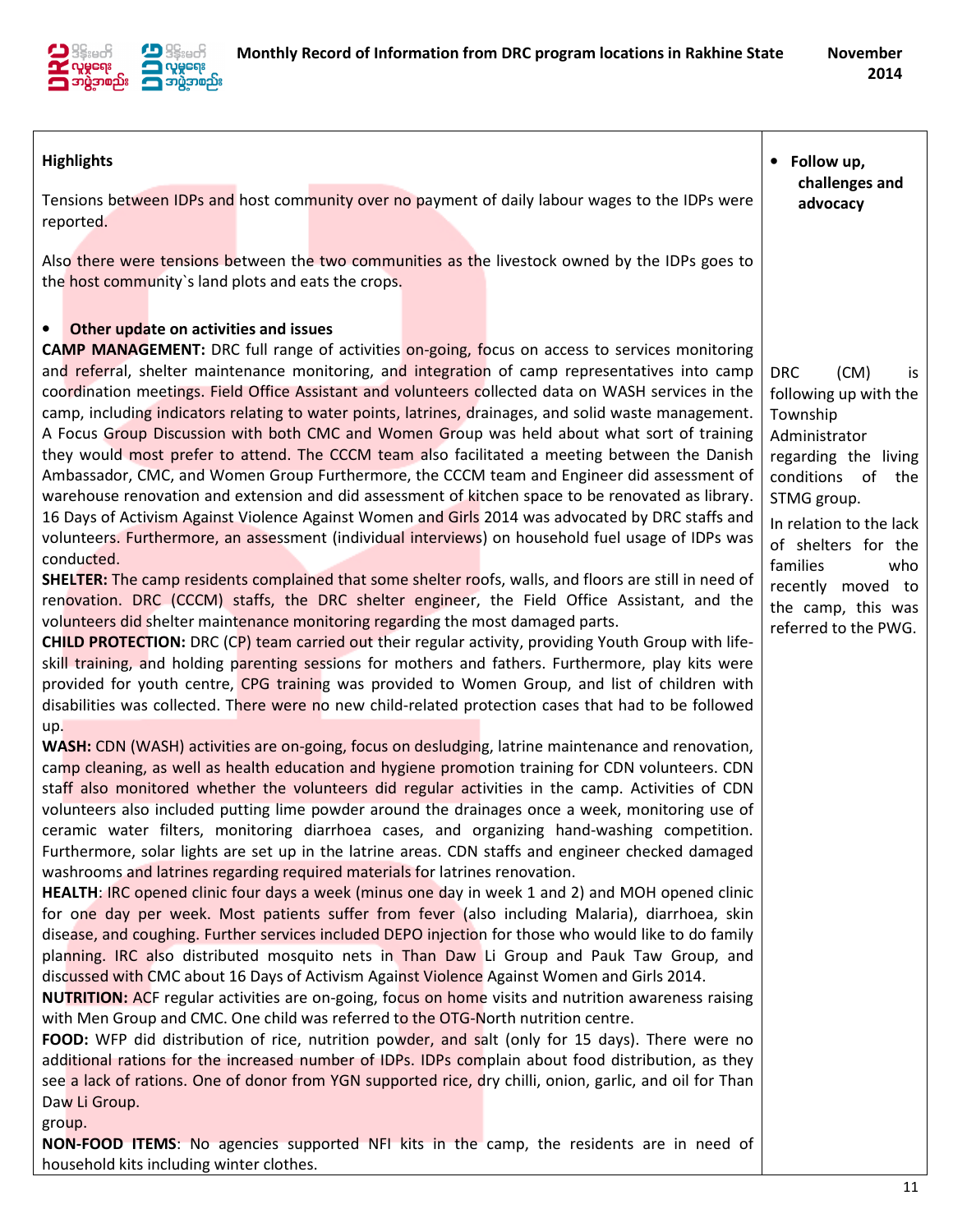

| EDUCATION: All TLS of SCI are running. However, the teachers faced difficulty because there was a<br>lack of textbooks. The teachers also demanded fencing for the TLSs. Hygiene training was held for the<br>students and the teachers went to Thet Kay Pyin to discuss education activities, the state of the<br>student, and how the students can pass the examination.<br>LIVELIHOOD: Provision of cash grants, Cash Management and Bookkeeping Training, as well as on-<br>going technical support for and monitoring of Female Headed Households. Furthermore,<br>identification of and consulting with households selected for IPA.<br><b>OTHER ISSUES:</b> UNICEF discussed with camp residents about difficulties regarding camp condition and<br>food distribution.<br>FOLLOW UP ON FORMER ISSUES: The DRC Protection Team followed up on the provision of a shelter<br>for the family who stayed temporarily in the women's center. The accommodation of this family was<br>discussed with the Camp Leader and it was decided to move the family to one of the modular<br>buildings until they are given a shelter in the camp. Other IDPs also face the problem of not having<br>their own shelter and, in the meantime, they are staying with relatives in the camp. This could |                                                                                                                                                                                   |
|----------------------------------------------------------------------------------------------------------------------------------------------------------------------------------------------------------------------------------------------------------------------------------------------------------------------------------------------------------------------------------------------------------------------------------------------------------------------------------------------------------------------------------------------------------------------------------------------------------------------------------------------------------------------------------------------------------------------------------------------------------------------------------------------------------------------------------------------------------------------------------------------------------------------------------------------------------------------------------------------------------------------------------------------------------------------------------------------------------------------------------------------------------------------------------------------------------------------------------------------------------------------------------------------|-----------------------------------------------------------------------------------------------------------------------------------------------------------------------------------|
| eventually cause frictions, or any protection incidents such as GBV.                                                                                                                                                                                                                                                                                                                                                                                                                                                                                                                                                                                                                                                                                                                                                                                                                                                                                                                                                                                                                                                                                                                                                                                                                         |                                                                                                                                                                                   |
| PROTECTION: Protection monitoring, activities with the women's group, and identification of PWSNs<br>for IPAs are ongoing.                                                                                                                                                                                                                                                                                                                                                                                                                                                                                                                                                                                                                                                                                                                                                                                                                                                                                                                                                                                                                                                                                                                                                                   | The DRC Protection<br>Team continues to<br>monitor<br>the<br>situation in the camp                                                                                                |
| A family temporarily living in the women's center moved to one of the modular buildings. They have<br>reported that they have not been given any shelter and ask for support to build their own in the<br>camp. Other IDPs also face the problem of not having their own shelter and, in the meantime, they<br>are staying with relatives in the camp. This could eventually cause frictions, or any protection<br>incidents such as GBV.                                                                                                                                                                                                                                                                                                                                                                                                                                                                                                                                                                                                                                                                                                                                                                                                                                                    | well<br>as<br>as<br>unhindered access to<br>basic services by all<br>IDPs.                                                                                                        |
|                                                                                                                                                                                                                                                                                                                                                                                                                                                                                                                                                                                                                                                                                                                                                                                                                                                                                                                                                                                                                                                                                                                                                                                                                                                                                              | In relation to the lack                                                                                                                                                           |
| Reportedly, some HHs are selling alcohol in the camp and this was reported to the Camp Committee.                                                                                                                                                                                                                                                                                                                                                                                                                                                                                                                                                                                                                                                                                                                                                                                                                                                                                                                                                                                                                                                                                                                                                                                            | of shelters for the<br>families<br>who                                                                                                                                            |
| Shelters and showers are in need of maintenance. Women and girls do not take showers in the<br>communal ones so they have to take showers inside their shelters.                                                                                                                                                                                                                                                                                                                                                                                                                                                                                                                                                                                                                                                                                                                                                                                                                                                                                                                                                                                                                                                                                                                             | recently moved to<br>the camp, this was<br>referred to the PWG.                                                                                                                   |
| Follow up on former issues<br>$\bullet$                                                                                                                                                                                                                                                                                                                                                                                                                                                                                                                                                                                                                                                                                                                                                                                                                                                                                                                                                                                                                                                                                                                                                                                                                                                      |                                                                                                                                                                                   |
|                                                                                                                                                                                                                                                                                                                                                                                                                                                                                                                                                                                                                                                                                                                                                                                                                                                                                                                                                                                                                                                                                                                                                                                                                                                                                              | IDPs are asking for                                                                                                                                                               |
| <b>NTR</b>                                                                                                                                                                                                                                                                                                                                                                                                                                                                                                                                                                                                                                                                                                                                                                                                                                                                                                                                                                                                                                                                                                                                                                                                                                                                                   | distribution<br>∩f<br>clothes and blankets<br>the<br>Winter<br>for<br>season. This was<br>referred to the PWG<br>but it was said that<br>the distribution of<br>any NFIs has been |
|                                                                                                                                                                                                                                                                                                                                                                                                                                                                                                                                                                                                                                                                                                                                                                                                                                                                                                                                                                                                                                                                                                                                                                                                                                                                                              | suspended.                                                                                                                                                                        |

5. Baw Du Pha IDP Camp

Population: approx. 11,600 IDPs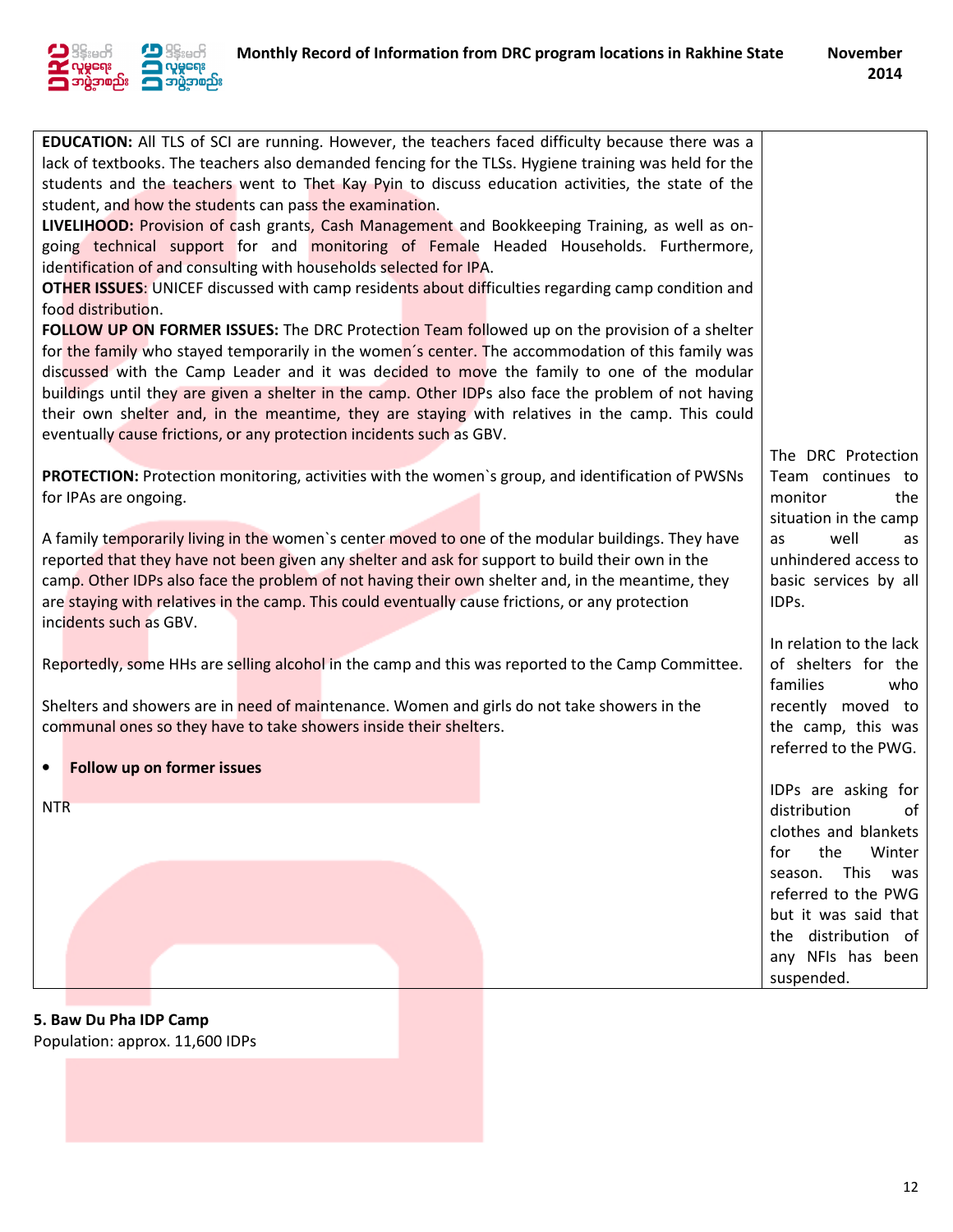

| <b>Highlights</b><br>IDPs reported feeling concerned about Muslim communities in surrounding villages. Allegedly, some<br>items were stolen in the camp and the IDPs don't know who the responsible of this is.                                                                                                                                                                                                                                                                                                                                                                                                                                                                                                                                                                                                                                                                                                                                                                                                                                                                                                                                                                                                                                                                                                                                                                                                                                                                                                                                                                                                                                                                                                                                                                                                                                                                                                                                                                                                                                                                                                                                                                                                                                                                                                                                                                                                                                                                                                                                                        | • Follow up,<br>challenges<br>and advocacy |
|------------------------------------------------------------------------------------------------------------------------------------------------------------------------------------------------------------------------------------------------------------------------------------------------------------------------------------------------------------------------------------------------------------------------------------------------------------------------------------------------------------------------------------------------------------------------------------------------------------------------------------------------------------------------------------------------------------------------------------------------------------------------------------------------------------------------------------------------------------------------------------------------------------------------------------------------------------------------------------------------------------------------------------------------------------------------------------------------------------------------------------------------------------------------------------------------------------------------------------------------------------------------------------------------------------------------------------------------------------------------------------------------------------------------------------------------------------------------------------------------------------------------------------------------------------------------------------------------------------------------------------------------------------------------------------------------------------------------------------------------------------------------------------------------------------------------------------------------------------------------------------------------------------------------------------------------------------------------------------------------------------------------------------------------------------------------------------------------------------------------------------------------------------------------------------------------------------------------------------------------------------------------------------------------------------------------------------------------------------------------------------------------------------------------------------------------------------------------------------------------------------------------------------------------------------------------|--------------------------------------------|
| Other update on activities and issues<br>$\bullet$<br><b>CAMP MANAGEMENT:</b> DRC full range of activities on-going, focus on access to services monitoring and<br>referral, shelter maintenance monitoring, and integration of camp representatives into camp<br>coordination meetings. Field Office Assistant and volunteers collected data on WASH services in the<br>camp, including indicators relating to water points, latrines, drainages, and solid waste management. A<br>Focus Group Discussion with both CMC and Women Group was held about what sort of training they<br>would most prefer to attend. Furthermore, the CCCM team and Engineer did assessment of kitchen<br>spaces to be renovated (including one to become a library). 16 Days of Activism Against Violence<br>Against Women and Girls 2014 was advocated by DRC staffs and volunteers. Furthermore, an<br>assessment (individual interviews) on household fuel usage of IDPs was conducted. Community Service<br>Activities included cane ball matches and setting up a visibility sign board for cane ball, while a<br>potential football competition remained on hold indefinitely.<br><b>SHELTER:</b> IDPs reported that some shelter roofs still need to be renovated and some shelters' walling<br>and flooring need to be renovated as well. DRC (CCCM) staffs, the DRC shelter engineer, the Field<br>Office Assistant, and the volunteers did shelter maintenance monitoring regarding the most damaged<br>parts.<br><b>CHILD PROTECTION:</b> Regular activities of SCI are on-going and the CFSs are running regularly. Activities<br>focussed on recreational activities for children and students, such as handicraft and painting, and<br>health education session at the CSFs. Furthermore, CFS staffs provided living harmony training to<br>children. There were no new child-related protection cases that had to be followed up.<br><b>WASH:</b> SI (WASH) running full range of activities, focussing on camp cleaning, latrines cleaning and<br>desludging, monitoring quality of water in boreholes and in households, diarrhoea tracking surveys, as<br>well as hygiene kit distribution and monitoring. Further activities included shelter visits, trainings on<br>how to use ceramic water filters, a school hygiene promotion program in the TLSs, water testing in<br>households and water points, and setting up hand washing stand near the latrines.<br>HEALTH: Mercy Malaysia opened the clinic five days a week. No major health cases had to be treated. |                                            |
| Most patients were suffering from fever, diarrhoea, or coughing.<br>NUTRITION: SCI, ACF, and MHAA regular activities around nutrition centre on-going. SCI updated the<br>list of pregnant women, distributed multi-vitamin to pregnant women, and consulted Mothers Group,<br>Men Group, and held peer to peer group meeting in women space for pregnant women. Furthermore,<br>SCI met with CMC regarding CFS renovation. ACF conducted home visits, held meetings with<br>Traditional Birth Attendants, Women Group, Men Group, and also mother in law group. MHAA<br>provided nutrition packages.                                                                                                                                                                                                                                                                                                                                                                                                                                                                                                                                                                                                                                                                                                                                                                                                                                                                                                                                                                                                                                                                                                                                                                                                                                                                                                                                                                                                                                                                                                                                                                                                                                                                                                                                                                                                                                                                                                                                                                  |                                            |
| FOOD: WFP rations for 15 days were delivered in week 2, 3, and 4, and included rice, beans, salt, oil,<br>and nutrition powder. WFP staffs did food monitoring as well. Government distributed 48 rice bags to<br>164 host community households, distributed 30 rice bags to 320 IDPs who do not get rations from<br>WFP, and distributed 10 cans of rice to 515 IDPs who don't get ration from WFP.<br>NON-FOOD ITEMS: DRC had already distributed NFI kits to all of camp residents and not many<br>complaints regarding NFIs at the moment. However, some IDPs requested to provide winter clothes as<br>the weather is getting cold.                                                                                                                                                                                                                                                                                                                                                                                                                                                                                                                                                                                                                                                                                                                                                                                                                                                                                                                                                                                                                                                                                                                                                                                                                                                                                                                                                                                                                                                                                                                                                                                                                                                                                                                                                                                                                                                                                                                               |                                            |
| <b>EDUCATION:</b> TLSs of SCI opened regularly. Volunteer Teachers from SCI have been trained regarding<br>NFE. Furthermore, SCI is collecting the list of NFE students who are under 18 years. The WASH<br>infrastructure is not functioning well, including damaged boreholes near TLS, missing hand washing                                                                                                                                                                                                                                                                                                                                                                                                                                                                                                                                                                                                                                                                                                                                                                                                                                                                                                                                                                                                                                                                                                                                                                                                                                                                                                                                                                                                                                                                                                                                                                                                                                                                                                                                                                                                                                                                                                                                                                                                                                                                                                                                                                                                                                                         |                                            |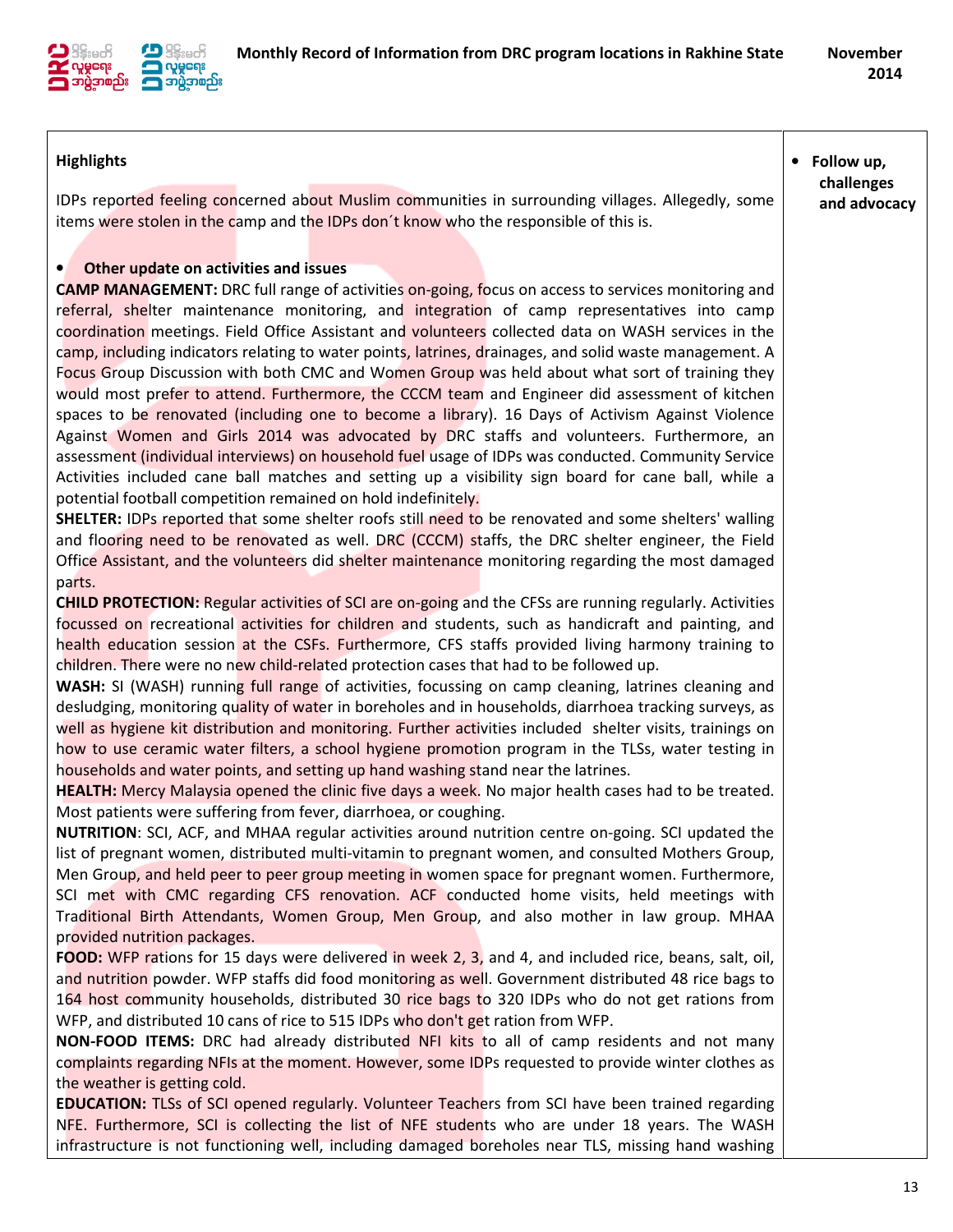

| tap, and the students do not seem to use TLS latrines from TLS.                                          |                          |
|----------------------------------------------------------------------------------------------------------|--------------------------|
| LIVELIHOOD: Currently no support to livelihood activities.                                               |                          |
| <b>OTHER ISSUES:</b> UNHCR (Protection) held meeting with Women Group and Boy Group. ICRC provided       |                          |
| first-aid training to three men and two women in BDP 2. 15 chairs from CMC office were stolen in BDP     |                          |
| 1.                                                                                                       |                          |
| <b>FOLLOW UP ON FORMER ISSUES: NTR</b>                                                                   | <b>The</b><br><b>DRC</b> |
|                                                                                                          | Protection<br>Team       |
| <b>PROTECTION:</b> Protection monitoring, activities with the women's group, and identification of PWSNs | continues<br>to          |
| for IPAs are ongoing.                                                                                    | monitor<br>the           |
|                                                                                                          | situation in the         |
| IDPs continue to report the lack of blankets and winter clothes.                                         | camp as well as          |
|                                                                                                          | unhindered               |
| It was reported that due to the lack of livelihoods in the village some of them have taken the decision  | basic<br>access<br>to    |
| to leave their village and look for opportunities abroad.                                                | services<br>all<br>by    |
|                                                                                                          | IDPs.                    |
| Follow up on former issues                                                                               |                          |
|                                                                                                          |                          |
| <b>NTR</b>                                                                                               |                          |

# 6. Dar Paing IDP Camp

Population: approx. 10,500 IDPs

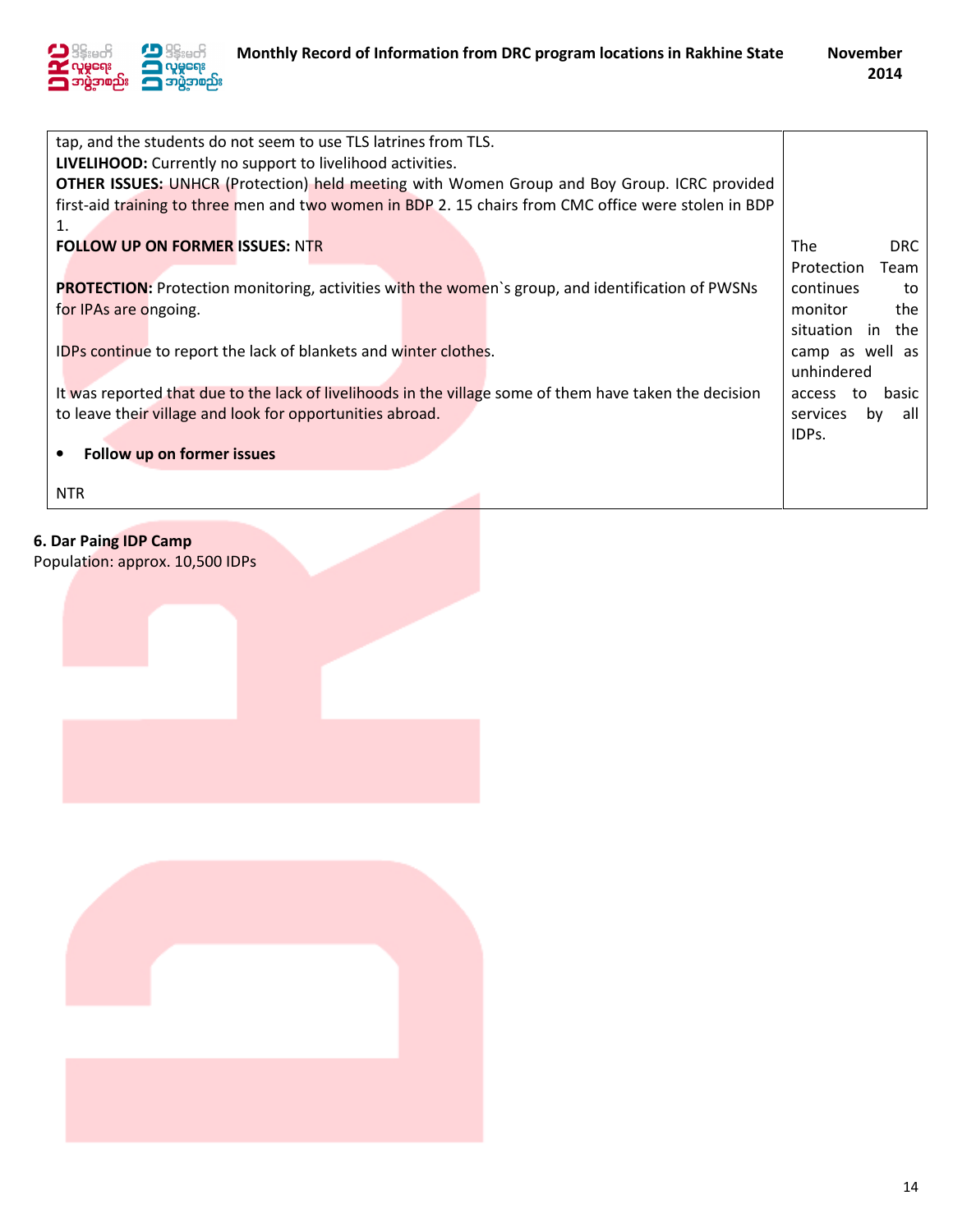

#### **Highlights**

• Follow up, challenges and advocacy

#### • Other update on activities and issues

CAMP MANAGEMENT: DRC full range of activities on-going, focus on access to services monitoring and referral, shelter maintenance monitoring, and integration of camp representatives into camp coordination meetings. Field Office Assistant and volunteers collected data on WASH services in the camp, including indicators relating to water points, latrines, drainages, and solid waste management. A Focus Group Discussion with both CMC and Women Group was held about what sort of training they would most prefer to attend. 16 Days of Activism Against Violence Against Women and Girls 2014 was advocated by DRC staffs and volunteers. Furthermore, an assessment (individual interviews) on household fuel usage of IDPs was conducted. Community Service Activities included cane ball matches as well as setting up a visibility sign board for cane ball.

SHELTER: The camp residents complained that some shelter roofs, walls, and floors are still in need of renovation. DRC (CCCM) staffs, the DRC shelter engineer, the Field Office Assistant, and the volunteers did shelter maintenance monitoring regarding the most damaged parts.

CHILD PROTECTION: Regular activities of SCI are on-going and the CFSs are running regularly. Activities focussed on recreational activities for children and students, such as handicraft and painting, and health education session at the CSFs. Furthermore, CRC training was provided to children on CRC day. There were no new child-related protection cases that had to be followed up.

WASH: SI (WASH) running full range of activities, focussing on camp cleaning, latrines cleaning and desludging, monitoring quality of water in boreholes and in households, diarrhoea tracking surveys, as well as hygiene kit distribution and monitoring. Further activities included shelter visits, ceramic water filter distribution and trainings, a school hygiene promotion program in the TLSs, water testing in households and water points, latrine and borehole repairs, setting up hand washing stand near the *latrines*, and Focus Group Discussions with Women and Men Groups regarding the use of hand-washing tap. Furthermore, constructed walkway in sector 1, new bathrooms in sector 4, and emergency latrines in tent areas in sector 3 and 4.

HEALTH: IRC opened clinic in Sector 4 opened two days per week. IDPs want this clinic to open daily, as sometimes there is not enough time to treat all patients. To get treatment, some sick persons went to Dar Paing Rural Health Centre which is open daily in DP village. No major health issues were reported. Some Pregnant women regular come to the clinic in order to receive health care. IRC distributed mosquito nets in sector 4.

NUTRITION: ACF, SCI, and MAHH activities are running regularly. SCI opened nutrition centre, conducting counselling sessions for pregnant women, peer-group meetings on women's nutrition. Furthermore, SCI did MUAC measuring for children, picked up the pregnant women list, and provided multi-vitamin to those women. ACF and MHAA nutrition centre opened in DP village. ACF did awareness raising regarding nutrition.

**FOOD:** WFP delivered food and distribution of 15 day rations by week 4. WFP staff did food monitoring in this camp. Government distributed rice to families who did not get rations from WFP. In sector 4, one private donor from abroad donated the rice to those who don't get food from WFP. In DP counter, food committees received and distributed beans from WFP for 15 days. In tented area, state government administrator supported rice and oil and in sector 4, rice 150 bags and oil 25 gallons have been distributed.

NON-FOOD ITEMS: No agencies supported NFI in the camp in 2014 and the camp residents stated that they want NFI kits that include blankets and clothes, as there will be winter season very soon and especially the children need warm clothes.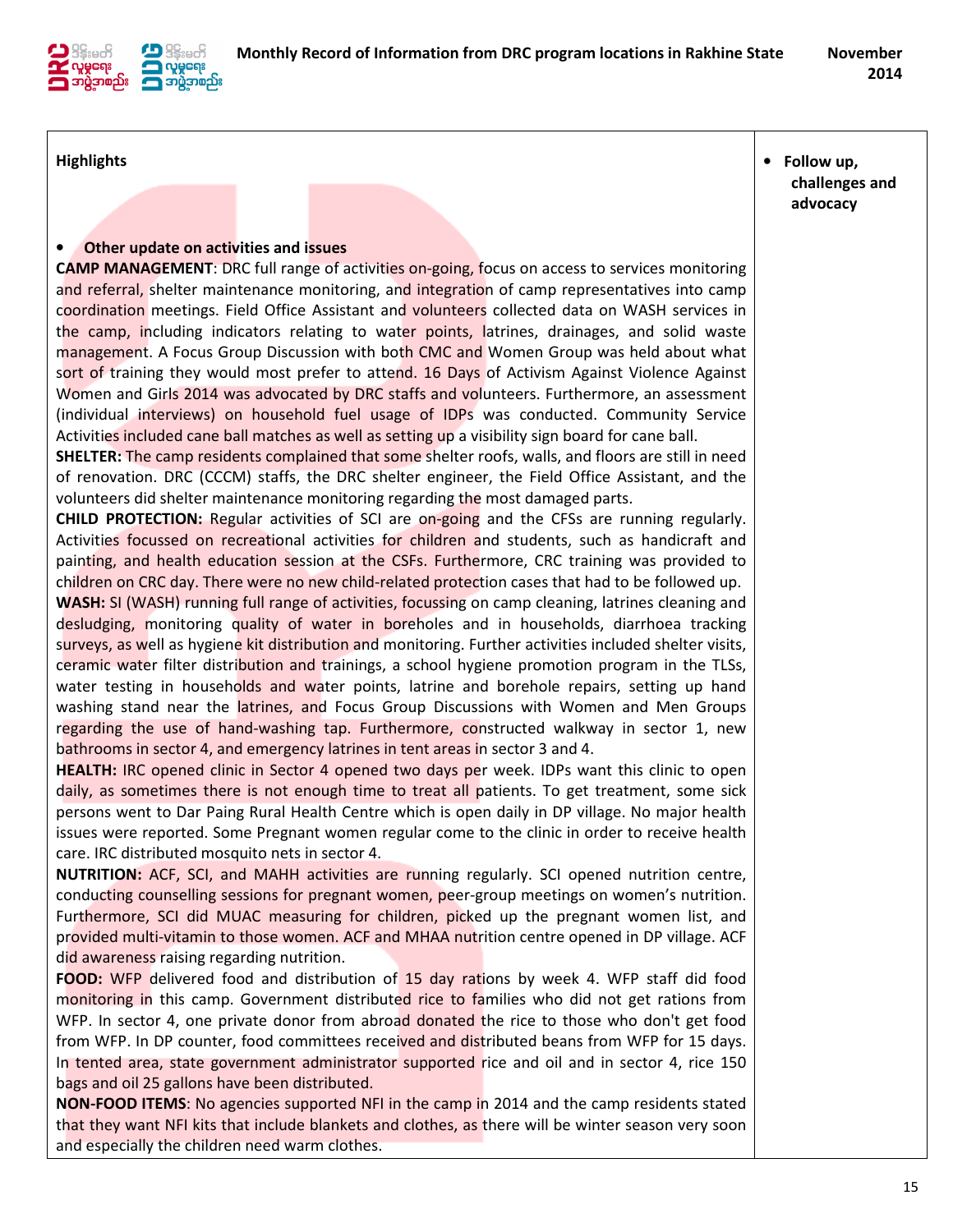

| <b>EDUCATION:</b> UNICEF handed their activities over to LWF, and all TLS are running regularly. One  |                         |
|-------------------------------------------------------------------------------------------------------|-------------------------|
| new TLS is under construction in Sector 3. LWF is planning to recruit more volunteers and             |                         |
| advertised job vacancies.                                                                             |                         |
| LIVELIHOOD: Currently no support to livelihood activities.                                            |                         |
| <b>OTHER ISSUES:</b> WFP staff said that they are going to reduce rice at Thae Chaung counter by 20%. |                         |
| IDPs are worried about that. MRF did needs assessment from CMC. Furthermore, RSG                      |                         |
| administrator asked CMC to collect the list of people who will compete in sport event in December.    |                         |
| <b>FOLLOW UP ON FORMER ISSUES:</b> The DRC Protection Team followed up on a reported incident         | DRC Protection<br>The l |
| involving a minor.                                                                                    | Team continues to       |
| <b>PROTECTION:</b> Protection monitoring, activities with the women's group, and identification of    | monitor the situation   |
| PWSNs for IPAs are ongoing.                                                                           | in the camp as well as  |
| Reportedly, police and military conduct security checks in the camp.                                  | unhindered access to    |
|                                                                                                       | basic services by all   |
| Follow up on former issues                                                                            | IDPs.                   |
|                                                                                                       |                         |
| The DRC Protection Team followed up on a reported incident involving a minor.                         | The DRC Protection      |
|                                                                                                       | referred<br>Team<br>- a |
|                                                                                                       | incident<br>reported    |
|                                                                                                       | involving a minor to    |
|                                                                                                       | SCL for further action. |
|                                                                                                       |                         |

## 7. Sat Roe Kya IDP Camp

Population: approx. 3,002 IDPs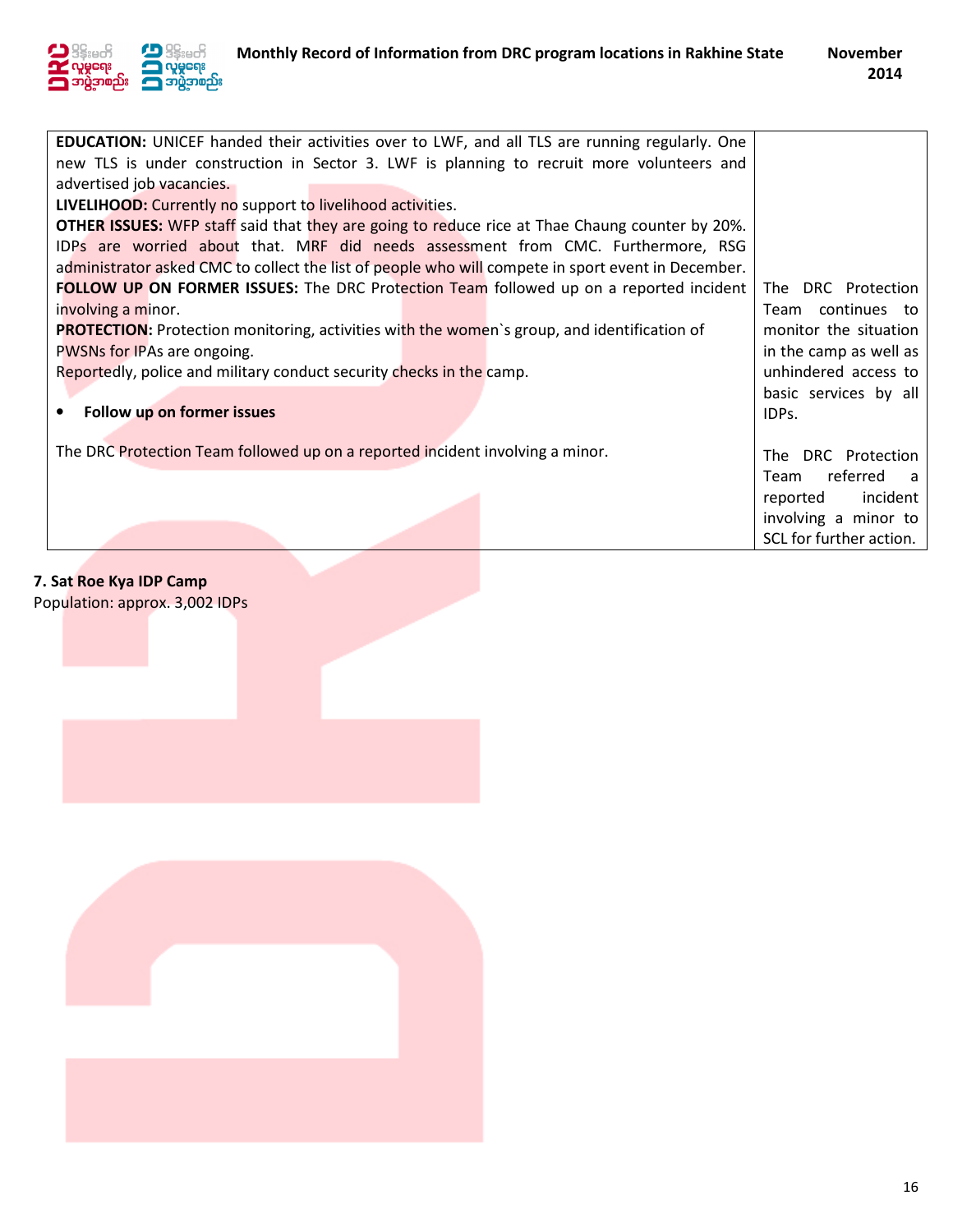

| <b>Highlights</b><br>Other update on activities and issues<br>CHILD PROTECTION: Parenting sessions ongoing; youth groups life skills trainings ongoing; case<br>management ongoing; 16 days of activism activities conducted (awareness raising on CP and GBV),<br>drawing competition<br>SHELTER: shelters are in need of maintenance and the IDPs are concerned about their shelters<br>could not endure the next rainy season.<br>WASH: WASH actors continue with their activities in the camp. It was reported that the IDPs have<br>to go to fetch water from a nearby monastery (40 min. by foot).<br><b>HEALTH:</b><br>FOOD: Food rations were distributed in the camp.<br><b>NON-FOOD ITEMS:</b><br>NUTRITION: Regular activities on-going (ACF).<br><b>EDUCATION:</b><br>PROTECTION: Regular protection monitoring, and support to women's group ongoing. IPA<br>consultations held with community groups to explain process and criteria.<br>Tensions over recruitment of volunteers from the SRK1 and SRK2 were reported. Usually<br>community leaders try to have the people in their camps working for international NGOs and they<br>dislike the idea of having volunteers from other nearby camps or villages.<br>There are not showers in the camp and women and girls have not place where to take a shower.<br><b>CHILD PROTECTION:</b><br>LIVELIHOODS: | Follow up,<br>challenges and<br>advocacy<br>The DRC Protection<br>Team continues<br>to<br>monitor the situation<br>in the camp as well as<br>unhindered access to<br>basic services by all<br>IDPs. |
|---------------------------------------------------------------------------------------------------------------------------------------------------------------------------------------------------------------------------------------------------------------------------------------------------------------------------------------------------------------------------------------------------------------------------------------------------------------------------------------------------------------------------------------------------------------------------------------------------------------------------------------------------------------------------------------------------------------------------------------------------------------------------------------------------------------------------------------------------------------------------------------------------------------------------------------------------------------------------------------------------------------------------------------------------------------------------------------------------------------------------------------------------------------------------------------------------------------------------------------------------------------------------------------------------------------------------------------------------------------------------|-----------------------------------------------------------------------------------------------------------------------------------------------------------------------------------------------------|
|                                                                                                                                                                                                                                                                                                                                                                                                                                                                                                                                                                                                                                                                                                                                                                                                                                                                                                                                                                                                                                                                                                                                                                                                                                                                                                                                                                           |                                                                                                                                                                                                     |
| Follow up on former issues                                                                                                                                                                                                                                                                                                                                                                                                                                                                                                                                                                                                                                                                                                                                                                                                                                                                                                                                                                                                                                                                                                                                                                                                                                                                                                                                                |                                                                                                                                                                                                     |
| <b>NTR</b>                                                                                                                                                                                                                                                                                                                                                                                                                                                                                                                                                                                                                                                                                                                                                                                                                                                                                                                                                                                                                                                                                                                                                                                                                                                                                                                                                                |                                                                                                                                                                                                     |
|                                                                                                                                                                                                                                                                                                                                                                                                                                                                                                                                                                                                                                                                                                                                                                                                                                                                                                                                                                                                                                                                                                                                                                                                                                                                                                                                                                           |                                                                                                                                                                                                     |

## 8. Ohn Taw Gyi South IDP Camp

Population: approx. 13,000 IDPs

| <b>Activities and issues:</b>                                                                         | Follow up, challenges<br>and advocacy: |
|-------------------------------------------------------------------------------------------------------|----------------------------------------|
| <b>WASH:</b> There is a high number of reported repairs required for the camp and a contract is being |                                        |
| prepared to complete initial repairs. Volunteer's numbers will increase from 28 to 60 for which over  |                                        |
| 500 applications have been received. A large group of approximately 60 people addressed the DRC       |                                        |
| Hygiene Promotion team and complained that DRC shouldn't hire ex Oxfam. It has been suggested by      |                                        |
| the CCCM that a lucky draw system should be incorporated but this does not guarantee that the         |                                        |
| appropriate people are used in the hygiene promotion team. Further talks involving the community,     |                                        |
| CCCM and protection will be required to resolve the issue to prevent issues arising.                  |                                        |
| <b>FOLLOW UP ON FORMER ISSUES: NTR</b>                                                                |                                        |
|                                                                                                       |                                        |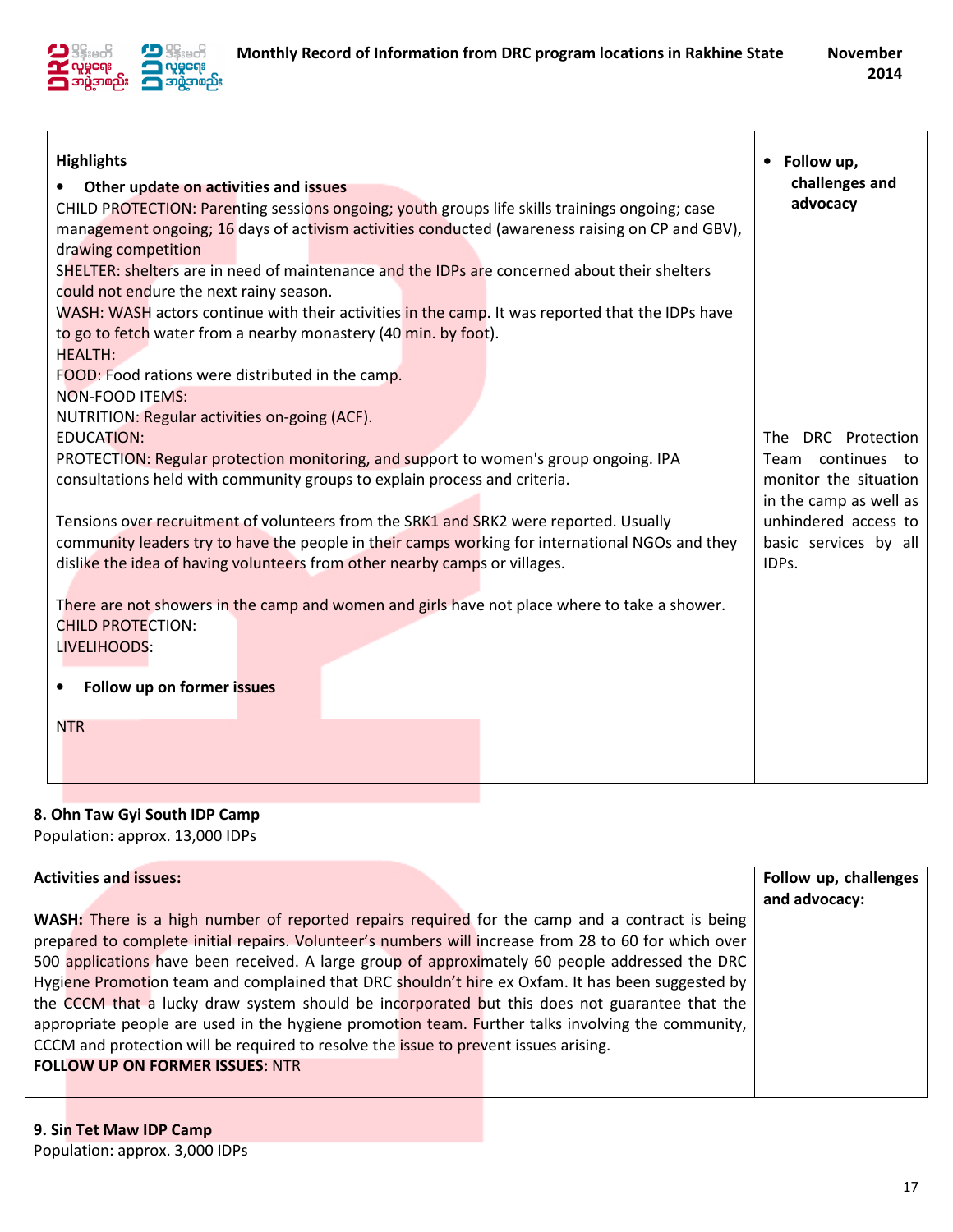

| <b>Highlights</b>                                                                                       | • Follow up,<br>challenges and |
|---------------------------------------------------------------------------------------------------------|--------------------------------|
| Good relationship between the villagers and communities living in neighbouring villages.                | advocacy                       |
| Reportedly, they conduct livelihood activities such as fishing during daytime. Police and army are      |                                |
| present in the site and have to be notified about any fishing activities.                               |                                |
|                                                                                                         |                                |
| Other update on activities and issues<br>$\bullet$                                                      |                                |
| <b>WASH:</b> Some of the hand pumps in the village are in need of repair work and latrines are needed.  |                                |
| Open defecation is common in the village.                                                               |                                |
| Health: There are not medical facilities or health center in the village so some of them go to the      |                                |
| health center in STMG IDP Camp although there are not enough medicines and medical equipment            |                                |
| to treat them. Some others seek assistance from other villagers or buy medicines in a pharmacy.         |                                |
| Villagers with sufficient financial means to pay for a proper medical treatment go to Thet Kay Pyin     |                                |
| Clinic or Dar Pine Hospital.                                                                            |                                |
| <b>Education:</b> there is a primary school in the village, but it lacks materials and benches for the  |                                |
| students. Currently, there are only three teachers working in the school and are paid by the            |                                |
| community.                                                                                              |                                |
| Protection: due to lack of latrines in the village, open defecation in nearby fields is common. This is |                                |
| highly risky for women and girls who could be subjected to SGBV.                                        |                                |
| Food: no distribution of food is taking place in this village.                                          |                                |
| Livelihoods: The two most common livelihood activities are fishing and farming, however, the            |                                |
| villagers make small profit from the selling of fruits and vegetables.                                  |                                |
|                                                                                                         |                                |
| Follow up on former issues<br>$\bullet$                                                                 |                                |
| <b>NTR</b>                                                                                              |                                |

### 13. Phwe Yar Gone Village

Population: approx. 2,400 inhabitants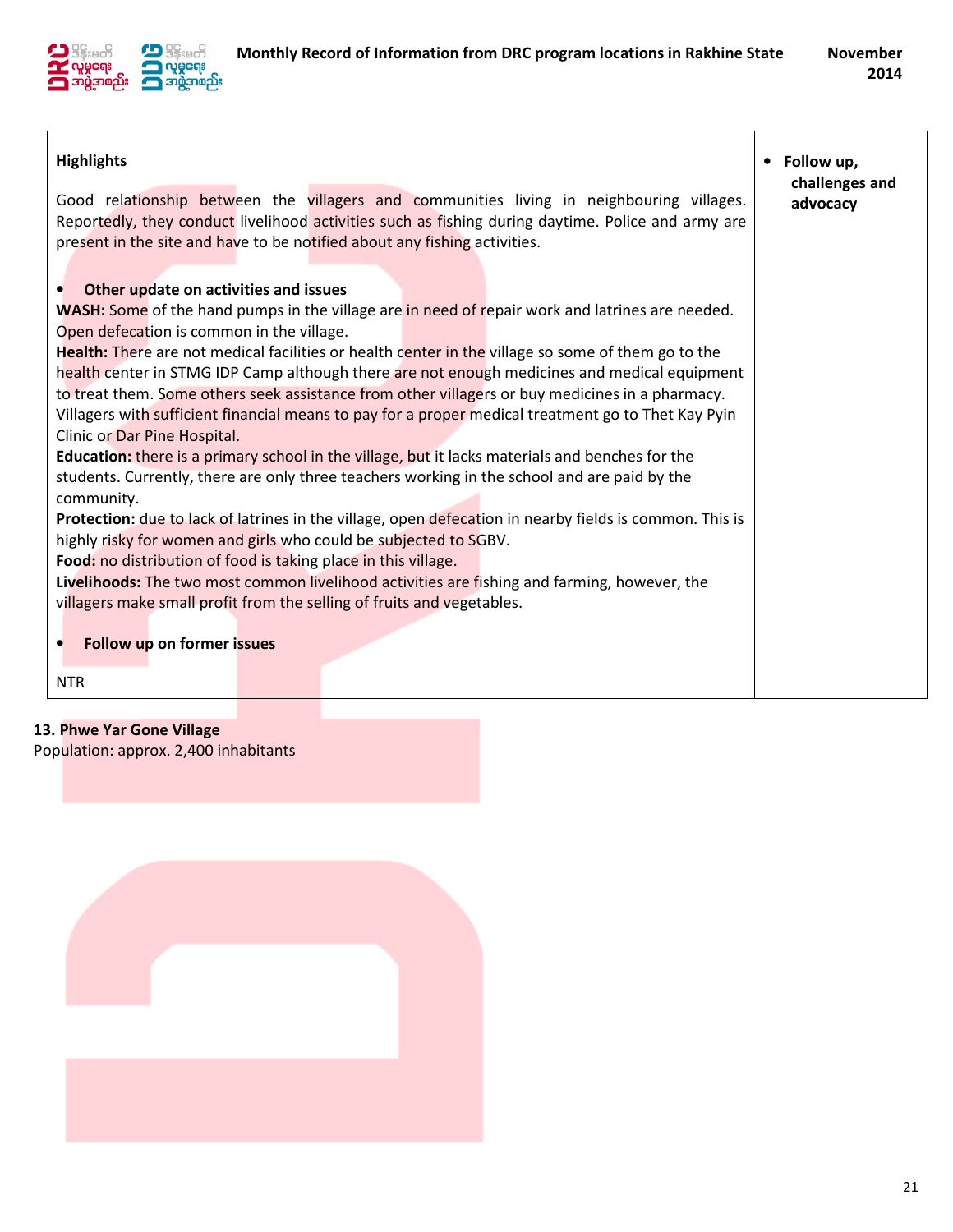

| <b>Highlights</b>                                                                                                                                                                               | • Follow up, challenges<br>and advocacy |
|-------------------------------------------------------------------------------------------------------------------------------------------------------------------------------------------------|-----------------------------------------|
| Muslim and Rakhine communities seen to have a good relationship and are carrying out<br>livelihood activities.                                                                                  | <b>NTR</b>                              |
| Other update on activities and issues<br>$\bullet$                                                                                                                                              |                                         |
| Protection: Protection monitoring activities are ongoing as well as support to the women's<br>group.                                                                                            |                                         |
| There is lack of basic services in the village, so villagers have to go to the camps to have access<br>to them.                                                                                 |                                         |
| It was also reported that mostly male villagers are leaving the State meaning that their wives<br>and children stay behind in the village.                                                      |                                         |
| <b>WASH:</b> No updates. DRC planning to start WASH activities in Pwe Yar Gone village and is                                                                                                   |                                         |
| currently recruiting additional Hygiene Promoters funded under ECHO to allow<br>implementation to start.                                                                                        |                                         |
| Health: the village doesn't have a health center. They usually seek medical assistance in STMG<br>health center. Those who have financial means to pay for transport and doctor fees go to Thet |                                         |
| Kay Pyin Clinic or Dar Pine Hospital. Those with limited financial means stay in the village taking<br>homemade or traditional medicine treatments.                                             |                                         |
| Education: there is not any school in the village so children are attending classes in the school<br>in PYG camp.                                                                               |                                         |
| Livelihood: Focal Group Discussion for selection of female headed household beneficiaries.                                                                                                      |                                         |
| Follow up on former issues<br>$\bullet$                                                                                                                                                         |                                         |
| <b>NTR</b>                                                                                                                                                                                      |                                         |

# 14. Pa Lin Pyin Muslim Village

Population: approx. 1,400 inhabitants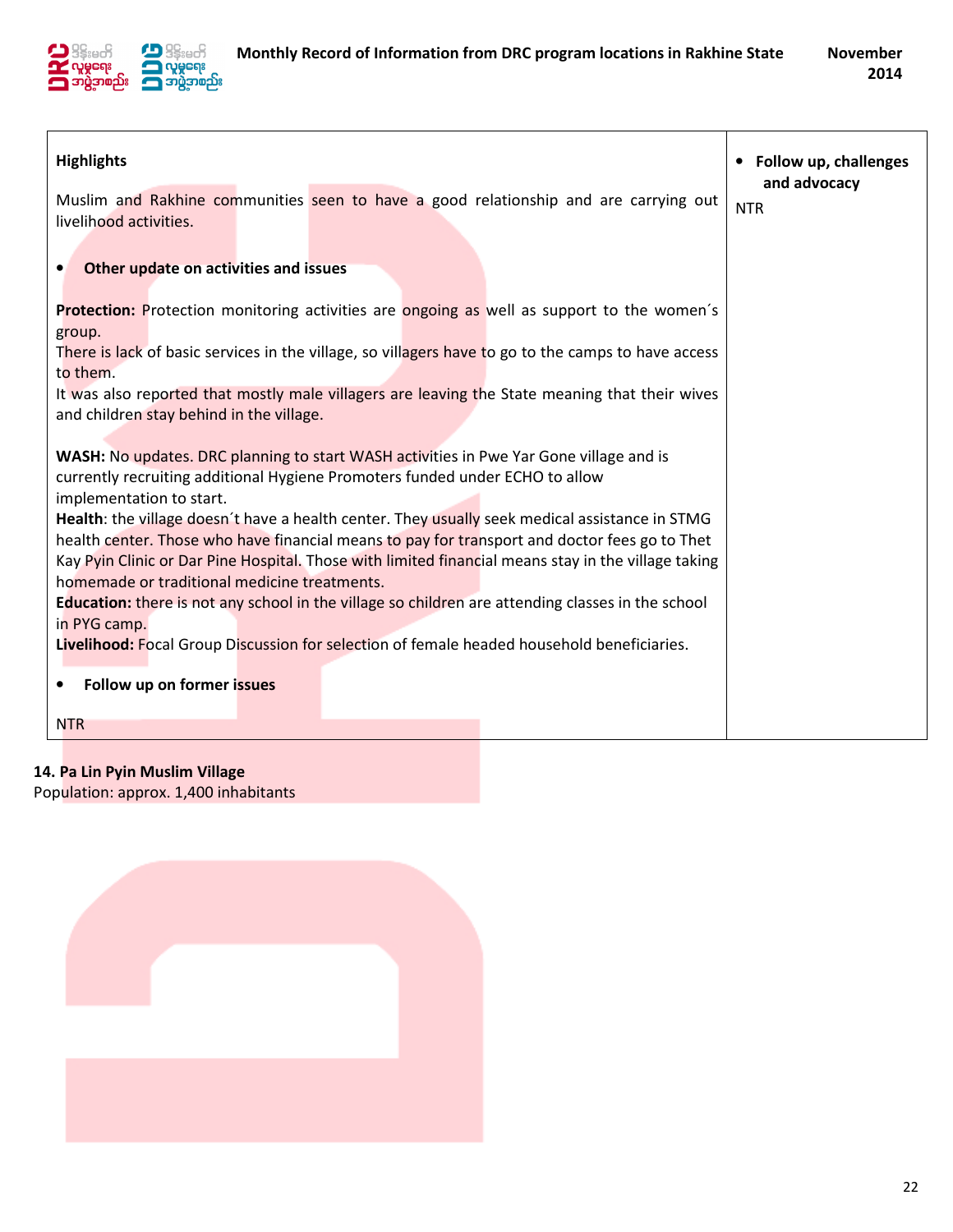

| <b>Highlights</b>                                                                                                                                                                                                       | Follow up,<br>challenges and                                               |
|-------------------------------------------------------------------------------------------------------------------------------------------------------------------------------------------------------------------------|----------------------------------------------------------------------------|
| The security situation in the village was reported as stable as well as a good relationship with<br>neighbouring Rakhine villages.                                                                                      | advocacy                                                                   |
| Other update on activities and issues                                                                                                                                                                                   |                                                                            |
| WASH: DRC hygiene promotion and regular monitoring. Follow up monitoring is required to<br>assess the impact of the latrines and refuse pits constructed in early 2014 and to gauge the level<br>of ownership attained. |                                                                            |
| <b>HEALTH:</b><br><b>PROTECTION:</b> protection monitoring is ongoing as well as support to the women's group.                                                                                                          | DRC<br><b>The</b><br>Protection                                            |
| Access to basic services in particular latrines and water points remains a challenge for PWSNs,<br>particularly the elderly and disabled.                                                                               | Team will continue with<br>their<br>protection<br>monitoring activities in |
| <b>LIVELIHOODS:</b> Follow Up Monitoring of Female Headed Household beneficiaries                                                                                                                                       | the village as well as<br>their activities with the                        |
| Follow up on former issues                                                                                                                                                                                              | women's group<br>with<br>particular attention on                           |
| <b>NTR</b>                                                                                                                                                                                                              | domestic violence.                                                         |

15. Pa Lin Pyin Rakhine Village Population: approx. 900 inhabitants

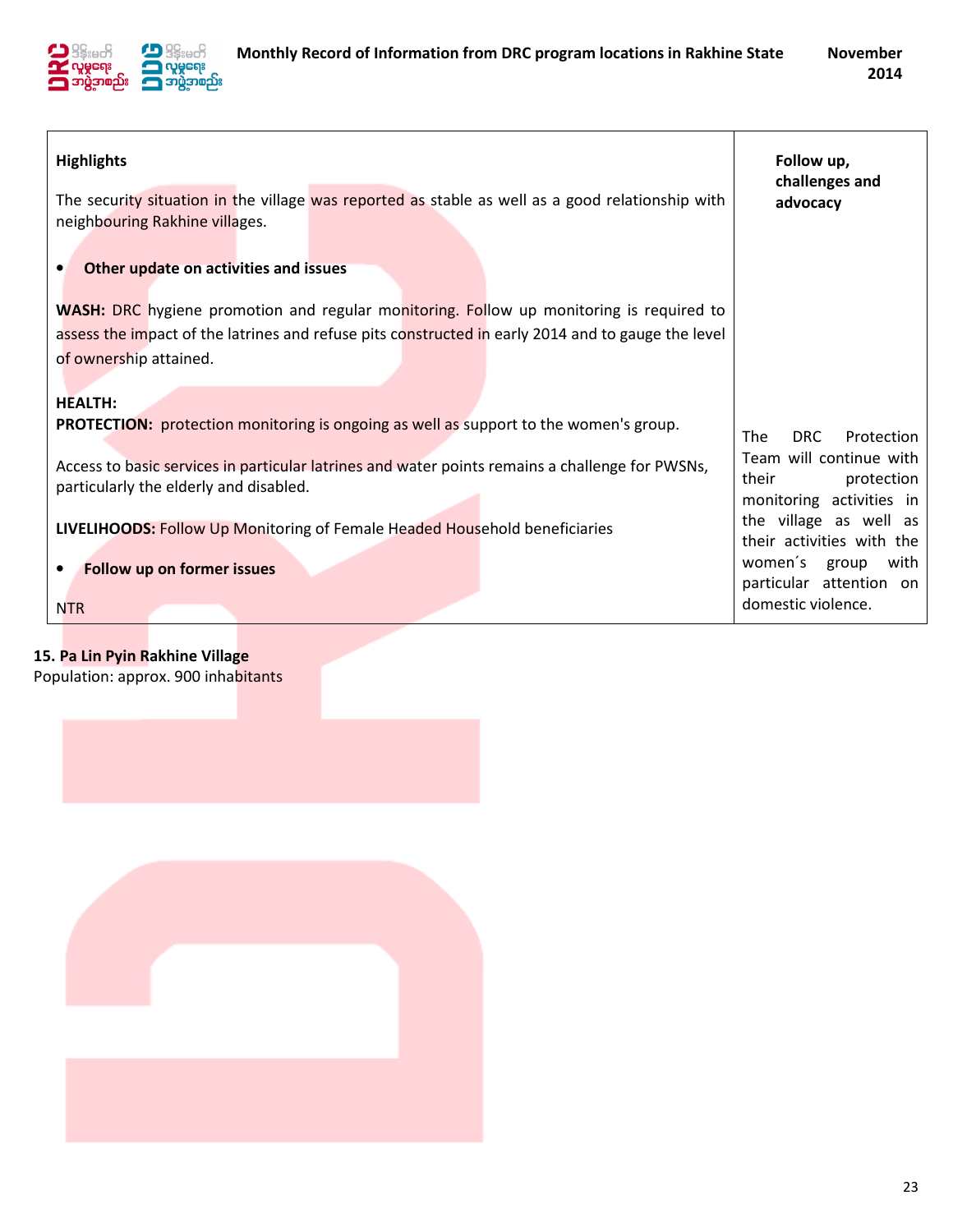

| <b>Highlights</b><br>The security situation in the village was reported as stable as well as the relationship between<br>Muslim and Rakhine communities. Reportedly, both communities are doing farming and fishing<br>activities together and without any tensions.<br>Other update on activities and issues                                                                                                                                                                                                                                                                                                                                                                                                                                                                                                                                                                                                                                                                                                                                                                                | Follow up,<br>challenges and<br>advocacy                                                                                         |
|----------------------------------------------------------------------------------------------------------------------------------------------------------------------------------------------------------------------------------------------------------------------------------------------------------------------------------------------------------------------------------------------------------------------------------------------------------------------------------------------------------------------------------------------------------------------------------------------------------------------------------------------------------------------------------------------------------------------------------------------------------------------------------------------------------------------------------------------------------------------------------------------------------------------------------------------------------------------------------------------------------------------------------------------------------------------------------------------|----------------------------------------------------------------------------------------------------------------------------------|
| <b>WASH:</b> DRC conducted regular WASH activities. Hygiene Promotion and increased AWD<br>awareness training in reaction due to reported AWD in the nearby camp. HEALTH: The<br>Government has recently assigned a health assistant to the village so there is medical treatment<br>available to the villagers.<br>Education: there is one school in the village which is accessible to 178 students. However, the<br>school lacks furniture for the students.<br>PROTECTION: protection monitoring is ongoing as well as support to the women's group.<br>Reportedly, some of the livestock has gone missing and the villagers believe that their livestock<br>has been taken by the IDPs who then eat it. This was reported to the Police but no action has<br>been taken in this regard.<br>The villagers also indicated that IDPs have destroyed their crops.<br>Livelihood: Follow Up monitoring of Female Headed Household; Cash Management and Book<br>Keeping Training; Following up Community Protection Assistance Activities.<br><b>Follow up on former issues</b><br><b>NTR</b> | The<br><b>DRC</b><br>Protection<br>will<br>Team<br>continue<br>with their protection<br>monitoring activities in<br>the village. |

# 16. Ohn Taw Chay Village

Population: approx. 1,100 inhabitants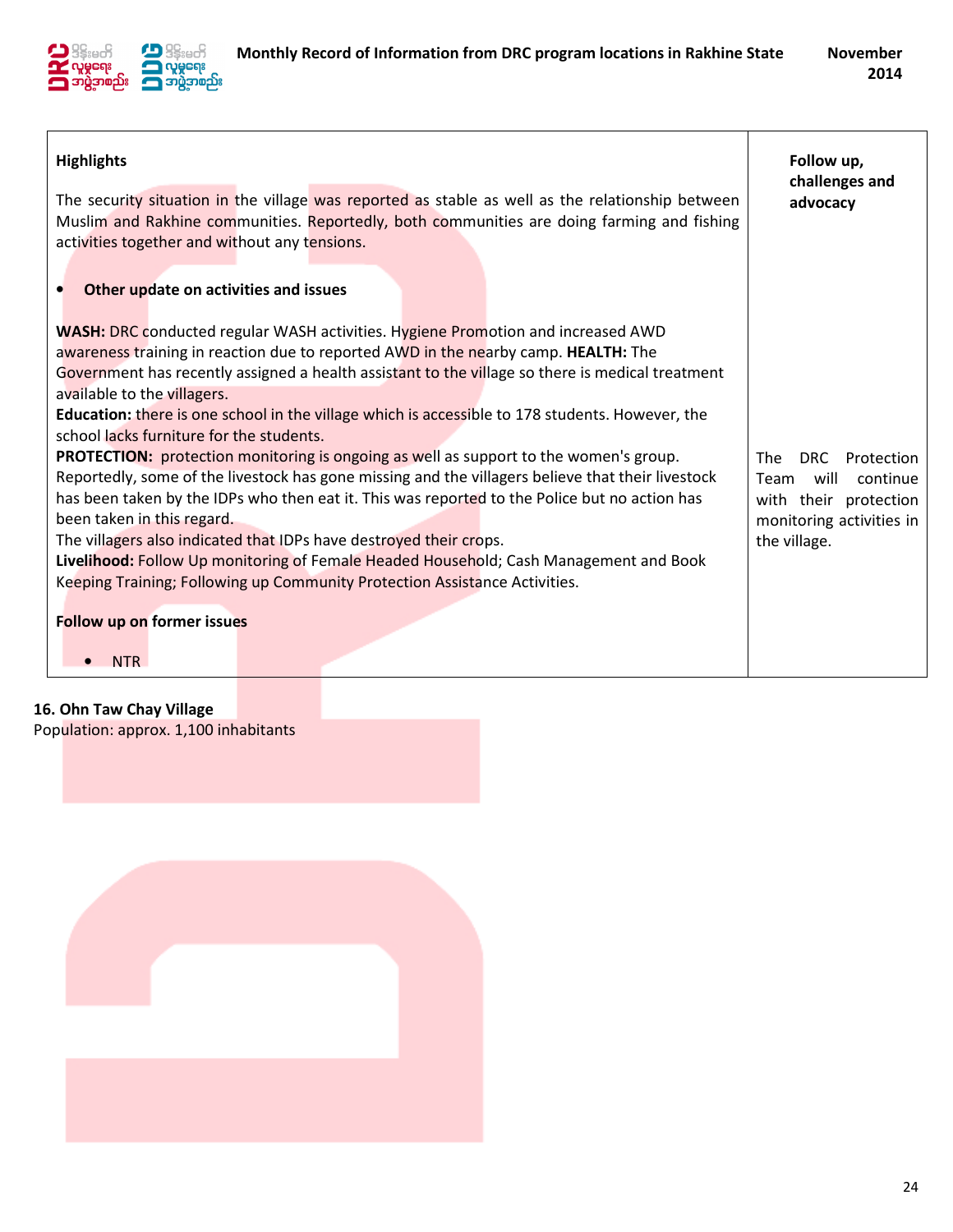

| <b>Highlights</b><br>There have been accusations against IDPs of destroying crops that belong to the host<br>community and stealing the livestock of the villagers. | Follow up,<br>challenges and<br>advocacy<br><b>NTR</b> |  |  |  |  |
|---------------------------------------------------------------------------------------------------------------------------------------------------------------------|--------------------------------------------------------|--|--|--|--|
| Other update on activities and issues<br>$\bullet$                                                                                                                  |                                                        |  |  |  |  |
| <b>PROTECTION:</b> protection monitoring is ongoing as well as support to the women's group.                                                                        |                                                        |  |  |  |  |
| Reportedly, some of the livestock has gone missing and the villagers believe that their livestock                                                                   |                                                        |  |  |  |  |
| has been taken by the IDPs who then eat it. This was reported to the Police but no action has                                                                       |                                                        |  |  |  |  |
| been taken in this regard.                                                                                                                                          |                                                        |  |  |  |  |
| The villagers also indicated that IDPs have destroyed their crops.                                                                                                  |                                                        |  |  |  |  |
| It was reported that due to the lack of livelihood activities in the village, people are travelling                                                                 |                                                        |  |  |  |  |
| abroad to neighbouring countries.                                                                                                                                   |                                                        |  |  |  |  |
| Health: there are not medical facilities in the village, so the villagers who have financial means                                                                  |                                                        |  |  |  |  |
| for transport and medical fees go to Dar Pine Hospital or Thet Kay Pyin Clinic.                                                                                     |                                                        |  |  |  |  |
| <b>Education:</b> There has one school at the village. They have many students and School space is                                                                  | Need to follow up with                                 |  |  |  |  |
| no enough.                                                                                                                                                          | Education partners and                                 |  |  |  |  |
| NFI: the villagers are in need of winter clothes and blankets.                                                                                                      | <b>UNICEF</b>                                          |  |  |  |  |
| Child Protection: Parenting sessions ongoing; youth groups life skills trainings ongoing; case                                                                      |                                                        |  |  |  |  |
| management ongoing; 16 days of activism activities conducted (awareness raising on CP and                                                                           |                                                        |  |  |  |  |
| GBV), drawing competition                                                                                                                                           |                                                        |  |  |  |  |
| Livelihood: Follow Up Monitoring of Female Headed Household beneficiaries                                                                                           |                                                        |  |  |  |  |
|                                                                                                                                                                     |                                                        |  |  |  |  |
| <b>Follow up on former issues</b>                                                                                                                                   |                                                        |  |  |  |  |
| <b>NTR</b>                                                                                                                                                          |                                                        |  |  |  |  |

### 17. Ohn Taw Gyi Village

Population: approx. 2,400 inhabitants

| <b>Activities and issues:</b>                                                                                                                                                                                                                                                     | advocacy:     | Follow up, challenges and |
|-----------------------------------------------------------------------------------------------------------------------------------------------------------------------------------------------------------------------------------------------------------------------------------|---------------|---------------------------|
| <b>CHILD PROTECTION:</b> Parenting sessions ongoing; youth groups life skills trainings ongoing; case   Need to follow up with  <br>management ongoing; 16 days of activism activities conducted (awareness raising on CP and Education partners and<br>GBV), drawing competition | <b>UNICEF</b> |                           |
| <b>FOLLOW UP ON FORMER ISSUES: NTR</b>                                                                                                                                                                                                                                            |               |                           |

18. Baw Du Pha Village Population: approx. 1,500 inhabitants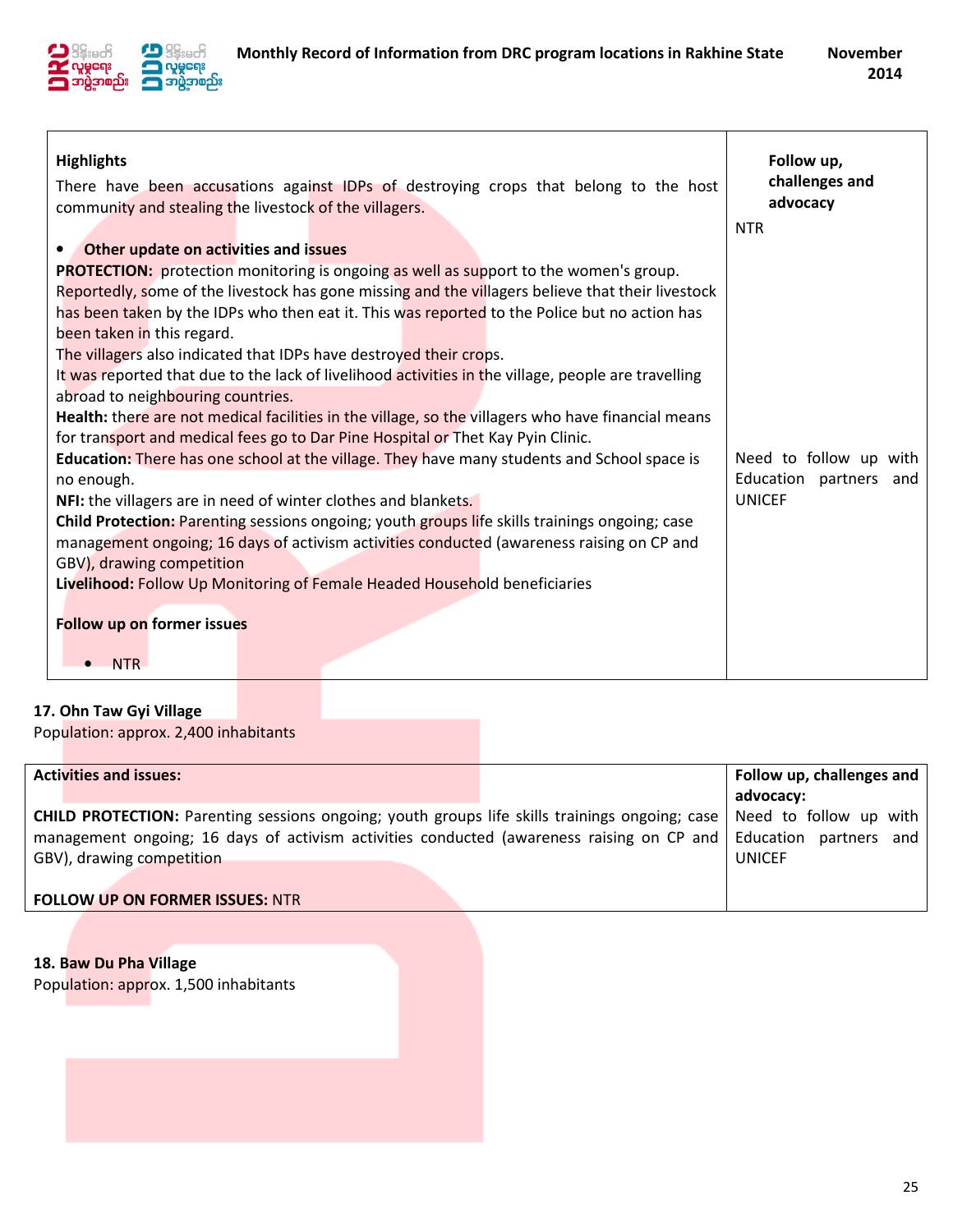

| <b>Highlights</b><br>Protection monitoring activities are ongoing as well as support to the women's group. | Follow up,<br>challenges and |
|------------------------------------------------------------------------------------------------------------|------------------------------|
|                                                                                                            | advocacy                     |
| Other update on activities and issues                                                                      | <b>NTR</b>                   |
| Protection: due to the lack of livelihood activities and current situation, people are leaving to          |                              |
| <b>Thailand and Malaysia.</b>                                                                              |                              |
| Follow up on former issues                                                                                 |                              |
| NTR                                                                                                        |                              |

## 19. Dar Paing Village

Population: approx. 4,200 inhabitants

| <b>Highlights</b><br>Protection monitoring activities are ongoing as well as support to the women's group. | Follow up,<br>challenges and<br>advocacy |
|------------------------------------------------------------------------------------------------------------|------------------------------------------|
| Other update on activities and issues                                                                      | <b>NTR</b>                               |
| Security: allegedly, some IDPs are staying in shelters in the village and have been accused of             |                                          |
| being involved in thief of things in the village.                                                          |                                          |
| Health: there is a health center in the village however this one lacks medicines and medical               |                                          |
| equipment.                                                                                                 |                                          |
|                                                                                                            |                                          |
| Follow up on former issues                                                                                 |                                          |
| <b>NTR</b>                                                                                                 |                                          |

20. Zaw Bu Gyar Village Population: approx. 300 inhabitants